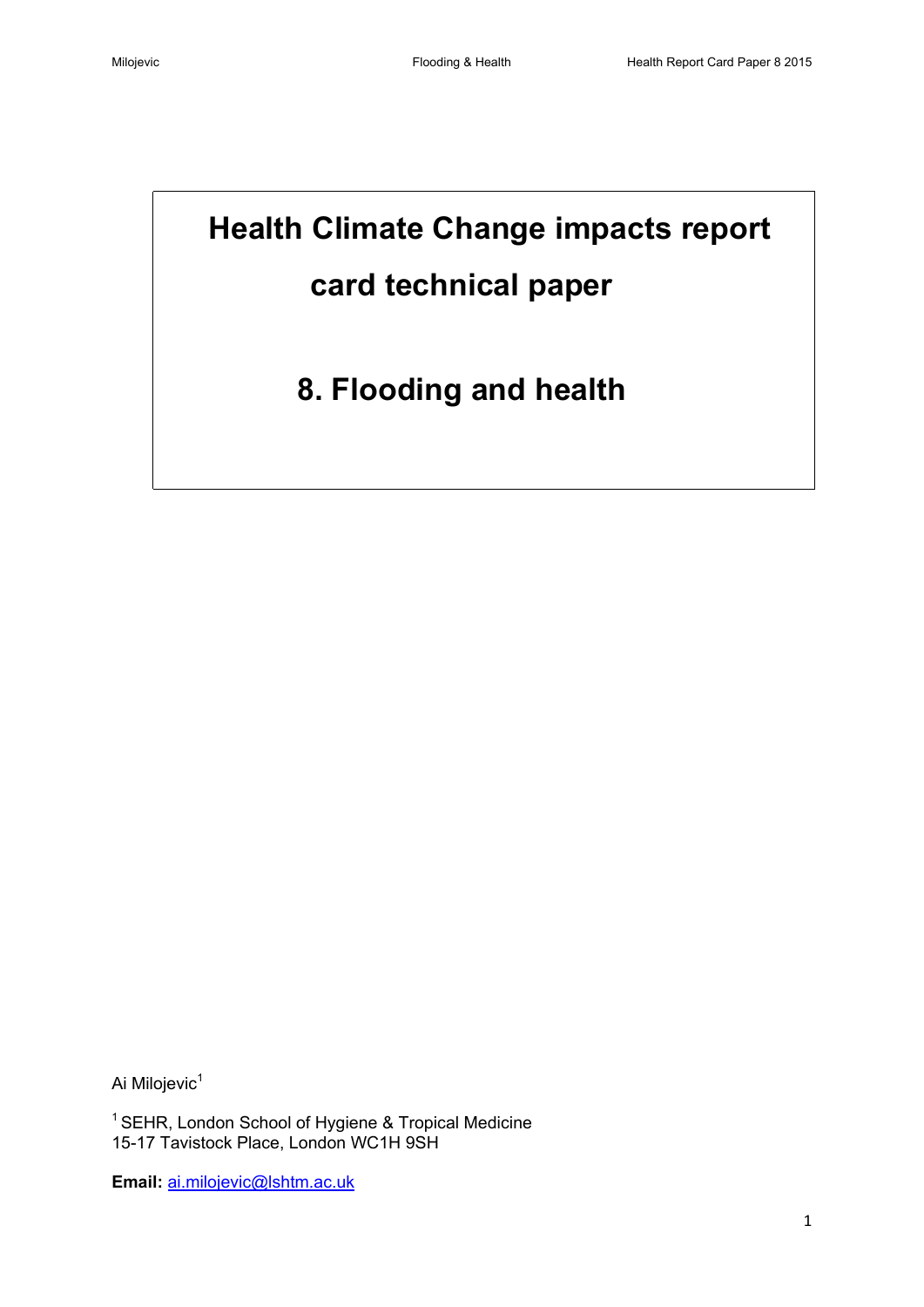# **Key messages**

- Flooding has a range of possible effects on human health, infectious diseases, injuries, drownings, and mental health. Flood has also been associated with cases of carbon monoxide poisoning in the post-flood clean up phase.
- There is little knowledge about the health effects of flooding in the UK, including quantified impacts on mortality or morbidity and how long symptoms may persist after the flood.
- There is little evidence that flooding is associated with an increase in cases of infectious disease **[L]**
- Floods increase the rates of self-reported depression/anxiety, and post-traumatic stress disorder (PTSD) in affected populations. Flooding will also exacerbate illness in persons with pre-existing depression. **[M]**
- People who have been flooded report a range of health concerns, and that these are often made worse by difficulties that occur after the floods, such as being displaced from the home and problems with insurance claims. **[M]**
- Many affected households are displaced from their homes for months after a flood. **[M]** In Hull, 59% of flooded households were displaced, and more than 10% of remained out of their homes for longer than a year. **[H]**
- The overall increase in flood risk due to climate change will be substantially increased if new development occurs in floodplains (coastal or rivers) at the same rate as elsewhere, based on projected population growth and demand of developing new houses. **[H]**
- Any increase in future flood events will have adverse consequences on human health and wellbeing. **[H]**

# **1. Introduction and scope**

Floods are the most common natural disaster throughout the world in terms of the number of affected people and of economic losses [\(Centre for Research on the Epidemiology of](#page-15-0)  [Disasters \(CRED\), 2011\)](#page-15-0). Recent flooding in the Southeast Europe (2014), Central Europe (2013), the United States (2005, 2008, 2012), well as the UK (2007, 2013/14) illustrate how vulnerable citizens in cities in high income countries are to flooding. Anthropogenic climate change is projected to increase the frequency and intensity of heavy rainfall events. According to the recent Intergovernmental Panel on Climate Change (IPCC) reports, the frequency of extreme precipitation is likely (with medium confidence) to increase in Northern Europe especially in winter months. Sea level rise and such increases in extreme rainfall are projected to further increase coastal and river flood risk in Europe in future, and hence substantial additional flood damages (with high confidence) [\(IPCC, 2014\)](#page-16-0). It is therefore clearly essential to summarize current knowledge of flood impacts on population health and to evaluate risk assessments regarding future flood-related mortality and morbidity in the UK. PHE published a comprehensive review on health effects of flooding and adaptation in [Stanke et al. \(2012a\).](#page-17-0) The current review adds updated knowledge since it has been published and more emphasize on critical review of scientific knowledge of health impact. Although infrastructure of health services in emergency is another critical aspect in considering flood impact on health, it is out of scope for this review (Infrastructure report card will cover instead).

The impacts on health vary between populations affected for reasons relating to type of flood, geographic, socio-economic factors, community infrastructure, as well as baseline vulnerability. This review focuses on the health impacts of flooding on the UK population. The flooding across England in summer 2007, in Cumbria and Aberdeenshire during November 2009 and the Somerset Levels in winter 2013/14 highlighted the various forms of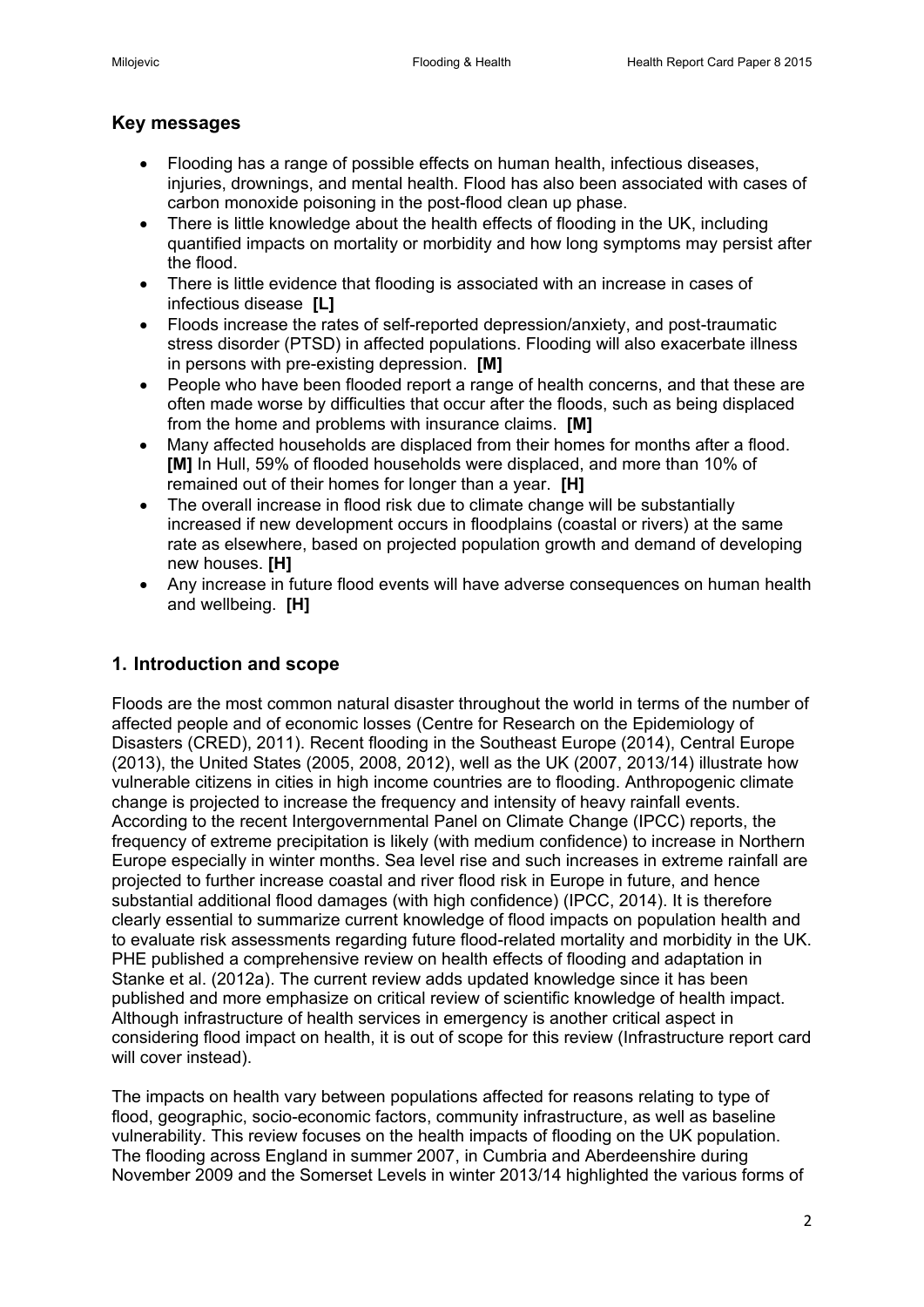flooding that the UK faces. The three main types (or sources) of flooding are from the sea (coastal or tidal) [also called storm surge flooding], from rivers and streams [riverine flooding], and from surface water (caused by excess rainfall that drainages systems are unable to cope with) [pluvial flooding].

Currently 5.2 million properties in England (about one in six properties) and 357 thousands properties in Wales (about one in six buildings) are at risk of flooding from rivers, the sea and surface water, of which 46% in England and 62% in Wales are susceptible to coastal or riverine flooding (including 19% and 31% with additional risk from pluvial flooding, respectively) [\(EA, 2009a,](#page-15-1) [EA Wales, 2009\)](#page-15-2). Though less is known about pluvial flooding in Scotland and Northern Ireland, 125 thousands in Scotland (about one in 22 residential properties or one in 13 non-residential/business properties) and 60 thousands properties in Wales are reported to be at risk of coastal or riverine flooding [\(Rivers Agency, 2008,](#page-17-1) [SEPA,](#page-17-2)  [2011\)](#page-17-2). Overall, approximately six millions of properties in the UK are estimated to be at risk of coastal, riverine and pluvial flooding and these numbers are expected to increase significantly by combined effects of climate change, housing development, and population pressure (particularly in England) in the next few decades [\(EA, 2009b\)](#page-15-1).

Recently UK government identified coastal flooding as one of the highest priority risks of emergency, taking both likelihood and impact into account (The UK National Risk Register of Civil Emergencies). The [Cabinet Office \(2013\)](#page-15-3) noted that the likelihood of an event like the severe impacts of the 1953 east coast floods as "low" due to the investment made in coastal flood defences. However, considering the current increased development and the population living and working on the East Coast, the government anticipated the impacts of an overtopping and breaching of flood defences would be potentially more serious than in 1953.

This paper summarises firstly the current understanding of health impacts of flooding events (section 2), followed by evaluation of health burden estimates of observed flood events (section 3) and future events (section 4), and finally discussed avoidable impacts by adaptation measures (section5).

# **2. Evidence of health impacts of flooding**

The health effects of flooding can be categorised broadly as direct or indirect [\(WHO Europe,](#page-17-3)  [2002,](#page-17-3) [Du et al., 2010,](#page-15-4) [WHO, 2013\)](#page-17-4). The former effects are those resulting from 'direct' exposure to the water and the flooded environment such as drowning, injury, hypothermia, whereas the latter includes the impacts from damage done by the water to the natural and built environment, such as infectious diseases, poisoning, malnutrition, and health consequences associated with displaced populations. Du et al. (2010) proposed a conceptual framework that demonstrates the health consequences of floods in terms of timescale of impacts as well as direct/indirect separation. Generally, time-scale of flood impacts are described as immediate (during the flood), medium (days to weeks), and long-term (months to years) after the flood.

This section discusses both direct and indirect health effects at any time-scale of impacts reported in the UK. Some evidence from Europe, however, is mentioned when appropriate resources exist. For details on international evidence including other developed and developing countries, large epidemiological systematic reviews have been conducted and reported elsewhere [\(Ahern et al., 2005,](#page-15-5) [Galea et al., 2005,](#page-15-6) [Stanke et al., 2012b,](#page-17-1) [Alderman et](#page-15-7)  [al., 2012\)](#page-15-7). Table 1 summarises the epidemiological evidence of health impacts of flooding events in the UK.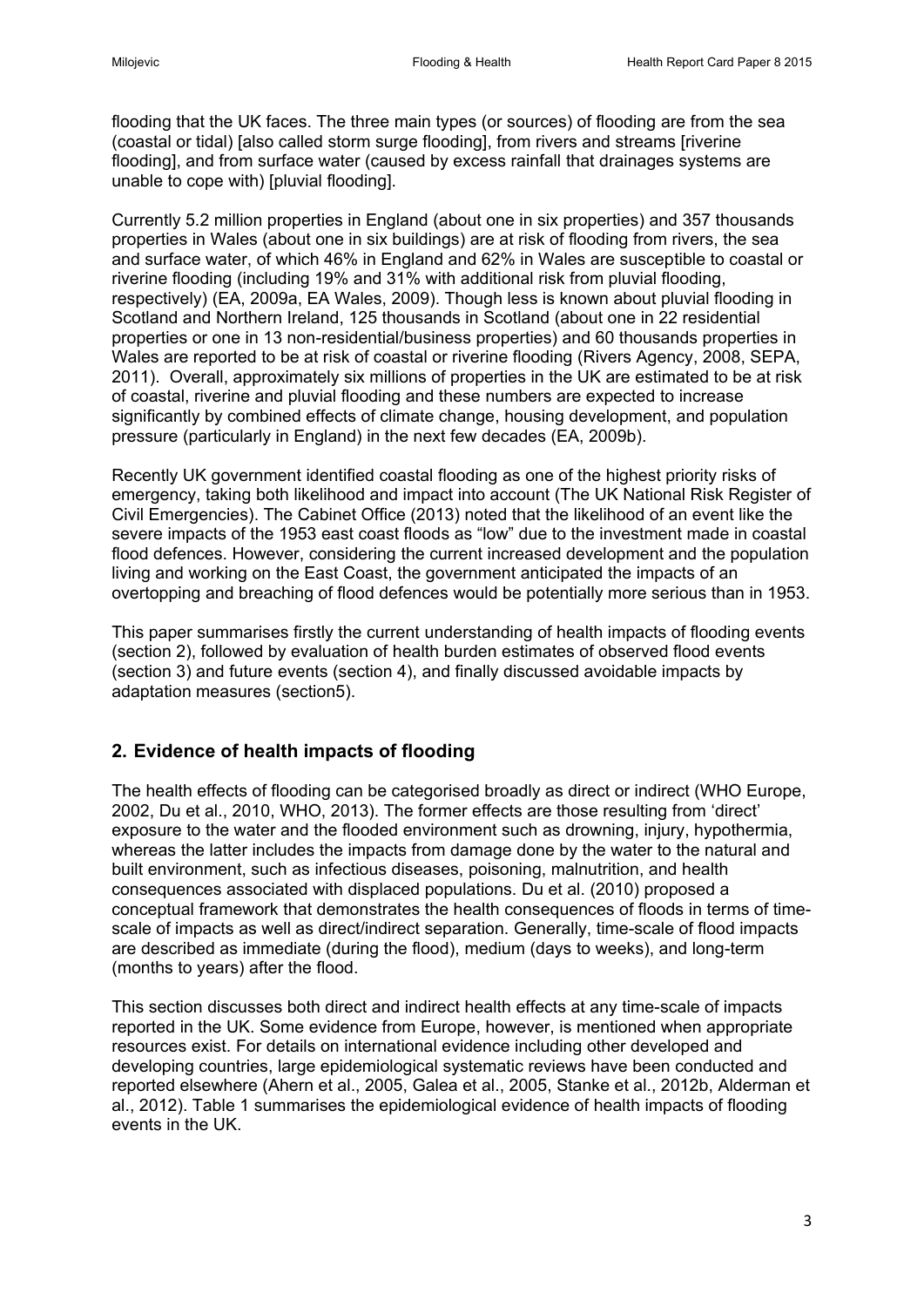| Authors,<br>year           | Flood event (area,<br>year)                                               | Study design                                                                                                                                                                                      | Main results                                                                                                                                                                                                                                                                                                                                                                                                                                                                                       |
|----------------------------|---------------------------------------------------------------------------|---------------------------------------------------------------------------------------------------------------------------------------------------------------------------------------------------|----------------------------------------------------------------------------------------------------------------------------------------------------------------------------------------------------------------------------------------------------------------------------------------------------------------------------------------------------------------------------------------------------------------------------------------------------------------------------------------------------|
| Bennet,<br>1970            | Bristol, 1968                                                             | Controlled<br>interrupted time-<br>series study. 12<br>months pre- and<br>post-flood event.<br>316 flooded and<br>454 non-flooded<br>households.                                                  | Deaths: 50% increase in flooded area, no<br>increase in non-flooded area, dominantly<br>over 65 years old, especially in females<br>over 75 years old.<br>Medical attentions: GP attendance 53%<br>increase in flooded area. Hospital<br>admissions ≥200% increase in flooded<br>area.<br>New psychiatric symptoms (self-<br>reported): 18% of the flooded female and<br>6% of the non-flooded female reported.<br>These rates include symptoms which might<br>have been present before the flood. |
| Reacher et<br>al, 2004     | Lewes, 2000                                                               | Retrospective<br>cohort study. 9<br>months post-flood<br>telephone<br>interviews with 227<br>cases (house<br>flooded) and 240<br>controls (non-<br>flooded from same<br>postcode, not<br>matched) | Earache: flood associated with earache in<br>all age groups (RR=2.2, 95%Cl: 1.1, 4.1).<br>Gastroenteritis: association is less marked<br>(RR=1.7, 95%CI: 0.9, 3.0), p for trend by<br>flood depth $= 0.04$ .<br>Psychological distress: fourfold higher<br>risk in flooded group (RR = $4.1$ , 95%CI: 2.6,<br>6.4)                                                                                                                                                                                 |
| Milojevic et<br>al. 2011   | England and<br>Wales, 1994-2005<br>(319 flood events)                     | Controlled<br>interrupted time-<br>series study. 12<br>months pre- and<br>post-flood event.<br>Non-flooded area<br>defined by <5km<br>from flooded<br>boundaries.                                 | Deaths: Post-flood 771 deaths and pre-<br>flood 693 deaths in flooded area. Ratio of<br>change in flooded / non-flooded areas 0.90<br>(95%CI: 0.82, 1.00). The ratio consistent by<br>subgroups of age, sex, population density<br>or deprivation. Observed/Expected deaths<br>show the similar post-flood 'deficit'.<br>Possibly due to population displacement.                                                                                                                                  |
| Paranjothy<br>et al., 2011 | <b>England (South</b><br>Yorkshire and<br>Worcestershire),<br>2007 summer | Cross-sectional<br>study by 3-6<br>months post-flood<br>telephone survey.<br>2265 individuals in<br>total.                                                                                        | Mental health: 2-5 fold higher prevalence<br>of mental health symptoms in those flooded<br>compared to those non-flooded. Highest<br>prevalence was observed where water was<br>above floor level (psychological distress OR<br>12.8, 95%CI: 9.3, 17.6; anxiety OR 13.9,<br>95%Cl: 9.3, 20.8; depression OR 7.7,<br>95%Cl: 5.2, 11.4; probable PTSD OR 11.9,<br>95%Cl: 6.6, 21.5).                                                                                                                 |
| Mason et al.,<br>2010      | England, location<br>and year<br>unknown                                  | Cross-sectional<br>study. 6 months<br>post flood, 440<br>surveys in flood-<br>affected adults.                                                                                                    | Mental health: prevalent depression<br>35.1%, PTSD 27.9%, anxiety 24.5%.<br>Females associated with higher risk in<br>these prevalent measure and maladaptive<br>coping styles (emotional and avoidance<br>coping).<br>NB. Response rate is very low (14%).                                                                                                                                                                                                                                        |

# **Table 1. Epidemiological studies assessing the relationship between flood and health outcomes in the UK**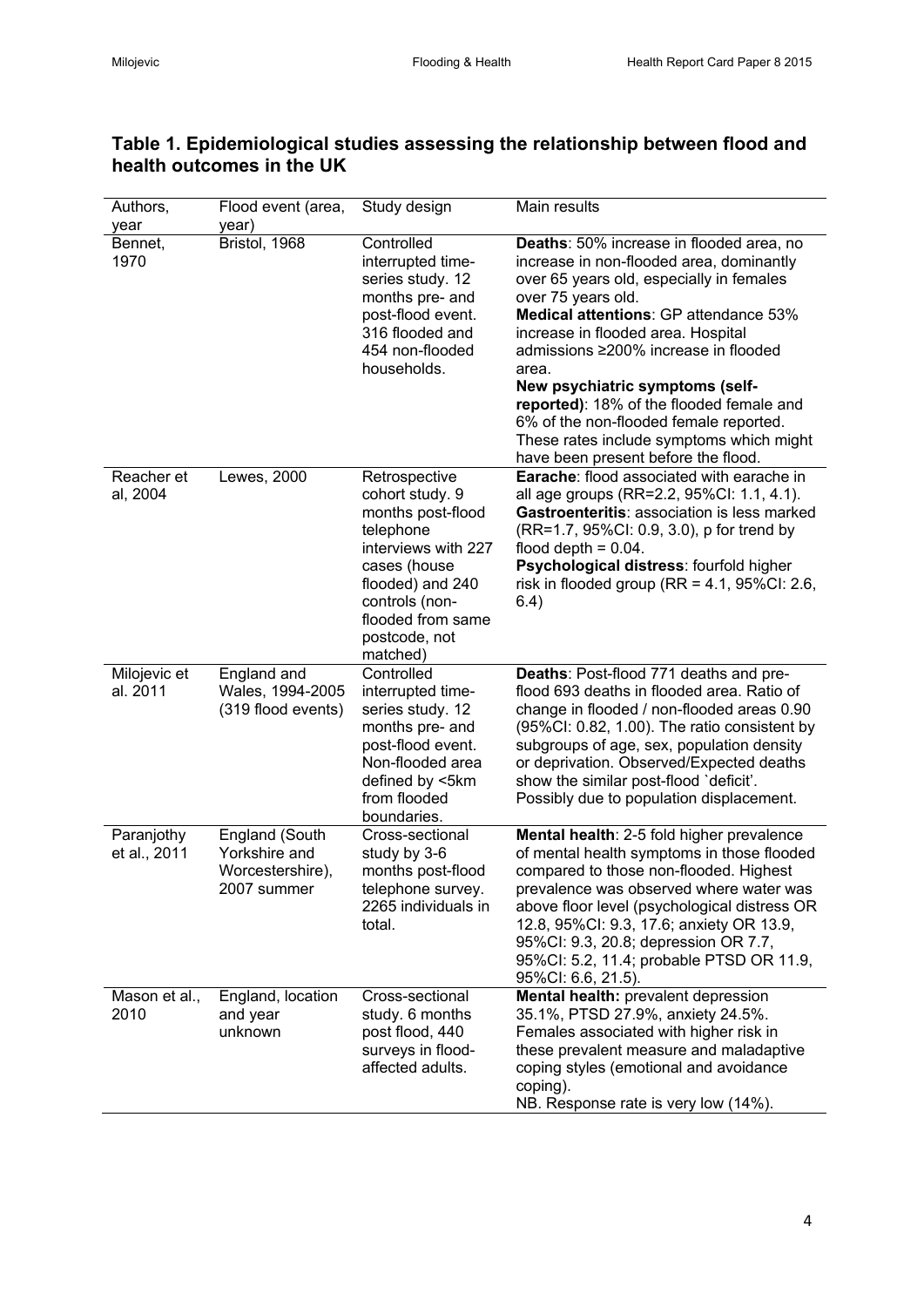## **2.1 Health impacts**

#### *Mortality*

The UK has experienced a few major flood events in the past: the 1953 East Coast tidal flood resulted in 307 UK fatalities [\(Baxter, 2005\)](#page-15-8); the Lynmouth flash flood disaster of 1952 resulted in 34 fatalities despite relatively small numbers (approximately 400) of properties affected [\(Penning-Rowsell et al., 2005\)](#page-16-1). More recently, 3 deaths were attributed to the 2005 Carlisle flood, 13 deaths to the 2007 summer flood in the UK and 1 death to the Cumbria floods in 2009. These immediate fatality effects are heavily driven by the type of flood event and/or warning, the local characteristics of the affected area and also people's behaviour. Generally, the main reason for mortality is death by drowning [\(Vasconcelos, 2006,](#page-17-5) [Jonkman](#page-16-2)  [and Kelman, 2005\)](#page-16-2). [Jonkman and Kelman \(2005\)](#page-16-2) reviewed 13 flood events in Europe and the US for the causes of 247 reported deaths and found drowning accounts for 70% of the fatalities. These deaths, weather drowning or not, are preventable by education and mitigation measures. This review found generally males who usually attempt and undertake rescue in emergency situations were more vulnerable than females: 70% of deaths were males. The relevant statistics for the UK are not available and hence, little evidence is known about vulnerable groups.

Accurate information on age, gender, and cause-specific mortality attributable to flooding events are limited in the UK due to the lack of systematic disaster (including flood) surveillance. The limited data from the 1953 East Coast flood showed 0.5% mortality (58 deaths in approximately 12000 residents) were *attributed* t*o* the flood event on Canvey Island and 74% of these deaths were aged 60 years and over. Post-mortem examinations showed that 34% died from non-drowning causes such as the exposure-related stressors (e.g. hypothermia: it was at cold night in January), strokes, heart failure, and accidents [\(Baxter, 2005,](#page-15-8) [Grieve, 1959\)](#page-15-9). However, the quoted number of deaths here may not reflect the *actual* attribution to flood events because the formal disaster statistics usually records only immediate traumatic deaths (namely drowning) without including deaths from injuries, related car accidents during the flood, and carbon monoxide poisoning during the recovery stage. It is therefore not appropriate to apply these reported death rates of 60 years ago to a similar flood event today, given massive improvement of flood protection and emergency responses. In the recent winter storm-surge flooding in 2013/14 which was the highest storm surge since January 1953, eastern and southern England experienced considerably less physical impact than the 1953 event (1,400 vs 24,000 properties and 6,800 vs 65,000 hectares affected in 2013/14 vs 1953) and no directly flood attributable deaths were reported. This is due to a robust warning system, emergency responses and flood defences constructed since 1953.[\(Met Office and Centre for Ecology and Hydrogy, 2014\)](#page-16-3)

There has been some discussion in the literature about a long term effect of flooding on all cause mortality in the flood population, that is, 6-12 months after the event. A well-controlled study, with double control (i.e. ratio of outcomes after/before the flood event in the flooded area was compared with that of non-flooded area), of the Bristol floods in 1968 suggested a 50% increase in all-cause mortality among the flooded population in the 12 months following to the flood after excluding displaced population, compared to no appreciable change in mortality in the non-flooded area [\(Bennet, 1970\)](#page-15-10). This is a significant effect on the flooded population. On the other hand, a recent systematic study looking at the 319 flood events from 1994 to 2005 in England and Wales, using a controlled interrupted time-series design, observed an apparent (10%) *reduction* in mortality in flooded areas in the year after flooding [\(Milojevic et al., 2011\)](#page-16-4). The authors discussed a possible bias in the ascertainment of mortality from the national routine data in relation to population displacement after the floods. A recent descriptive analysis of household displacements after the Hull 2007 summer flood showed very high proportions (59%) of flooded households were displaced and many of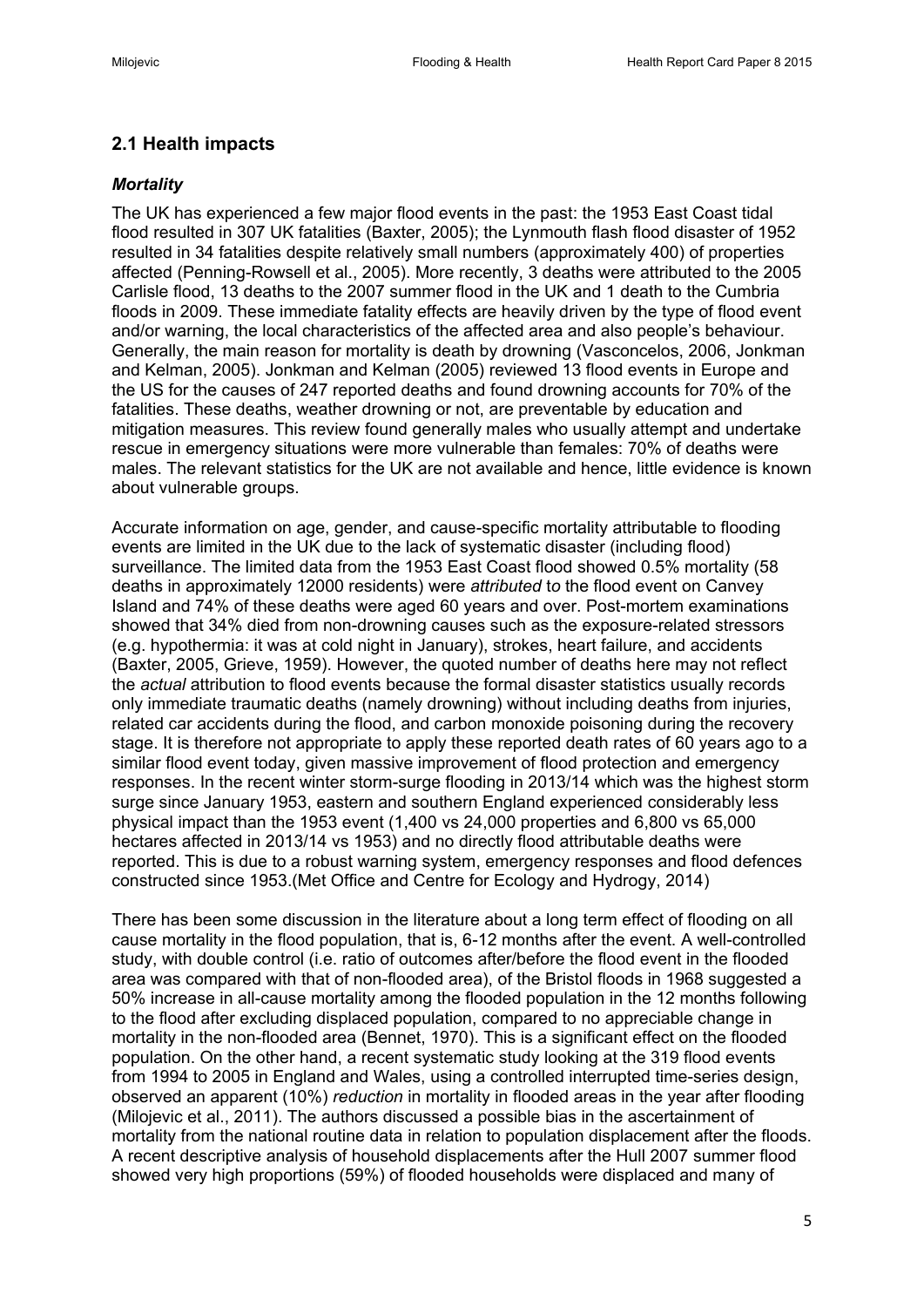them did not start moving until several months after flooding. Over 10% of displaced households remained out of their homes for longer than a year and a further 5% for more than 2 years. These figures supported the discussion in [Milojevic et al. \(2011\)](#page-16-4) and showed important implications for epidemiological study designs. However, as their original paper discussed, the effects of population displacement is unlikely to turn observed mortality *deficit* into apparent mortality excess, such as that reported by [Bennet \(1970\).](#page-15-10) This suggests that mortality impacts over the last decades have been much smaller than they were in Bristol in 1968. The response to flooding and the population's resilience to its adverse impacts might have changed appreciably over time. However, the question of unnoticed long-term impacts on mortality, and other outcomes, remains unresolved and deserves further study.

#### *Injuries*

Flood-related injuries can occur when individuals attempt to escape from flood waters or during the clean-up process [\(Jakubicka et al., 2010\)](#page-16-5). However, little information is available on the frequency of nonfatal flood injuries in the UK, partly because a routine reporting system is not in place and it is difficult to identify as flood-related in the existing database of hospital admission or Accidents and Emergencies department visits. The EM-DAT records injuries mostly from massive flood events across large extensive flood plains in the world, which is unlikely to be similar as that in the UK. Also the previous review noted that numbers of injuries reported in the EM-DAT are much less robust than are reports of deaths (Ahern et al.2005).

Incident data for flood-related injuries are not systematically collected in the UK. There are two limited reports on injuries in Europe. A community survey of the 1988 flood in Nimes, France showed 6% of surveyed households reported mild injuries (contusions, cuts, sprains) related to flood [\(Duclos et al., 1991\)](#page-15-11). A German community survey conducted by telephone after the 2002 flood in Saxony showed the risk of flood-related injuries was increased especially for those whose indoor living area was flooded (OR 1.8, 95%CI 1.1 to 3.3), those exposed to skin contact with floodwater (OR 17.7, 2.4 to 130.5), or those involved in cleanup work (OR 5.1, 1.6 to 16.7) [\(Schnitzler et al., 2007\)](#page-17-6). Obviously, both community surveys were conducted retrospectively with self-reported information, and hence might to lead overestimate of these figures, namely recall bias. In this case, exposure information and information on subsequent health outcome were collected at the same time by the same interview survey, thus those flooded (who know already their own exposure status) can lead to information errors that bias the results, for example with more efforts to recall small injuries during or after the flood event than those non-flooded.

#### *Infectious disease*

There is potential for increased risk of infectious disease in flood conditions, especially in the areas where there is a lack of access to water for hygiene system. However, generally in high income countries including the UK, the risk of infectious disease appears to be little or very low. A recent retrospective cohort study following a severe river flooding in 2000 in Lewes, East Sussex reported a mild increase in self-reported gastroenteritis, defined as vomiting and/or diarrhoea (3+ loose stools in a 24 hours period): risk ratio in the flooded population against non-flooded population was 1.7 (95%CI: 0.9, 3.0) after adjustment for age and sex [\(Reacher et al., 2004\)](#page-16-6). The study was conducted about nine months after the flood event by structured telephone interviews with the flooded and non-flooded population sampled by Lewes District Council. Although the higher risk of gastroenteritis in flooded population compared to non-flooded population was not supported by statistical significance, these risk among the flooded population was significantly associated with depth of flooding (*p* for trend = 0.04). In this study, response rate in flooded population was higher than that in non-flooded population. As the original paper discussed, such difference in response rates would not lead a biased estimation of risk in these subsets of population by itself. However, differences in motivation to this survey may give favour to differences in measuring disease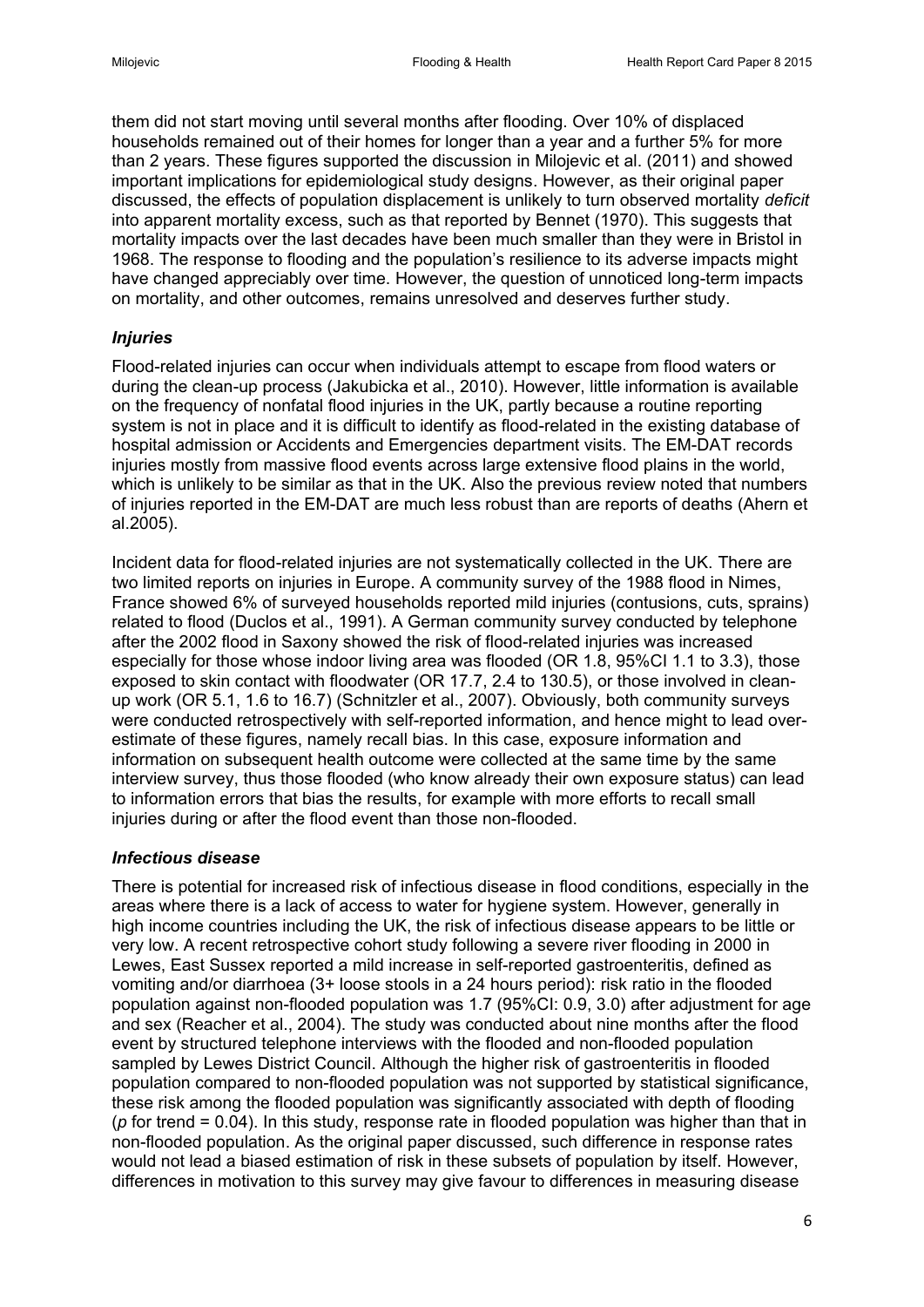status (prevalence) by retrospective use of self-report (recall bias). Specifically, we cannot rule out the differences in efforts to recall any these symptoms among those flooded and non-flooded, as the interview had included the questions about flood impacts on their house and interviewee who knew their own exposure status at the time of interview could be affected by their own exposure status.

According to the monitoring of the Syndromic surveillance data by Public Health England (PHE), the data collected from GPs (in hours and out of hours), NHS Direct or 111 calls, and local health protection teams, did not show evidence of increased outbreaks of infectious diseases associated with the summer 2007 floods and this is in line with the most recent floods [\(Public Health England, 2014b,](#page-16-7) [Public Health England, 2014a\)](#page-16-8)

#### *Chemical contamination and CO poisoning*

Carbon monoxide (CO) poisoning is the most serious chemical hazards involved in the floods and recovery stage. It occurs when generators or fuel-powered equipment are used indoors or in equivalent enclosed environment without enough ventilation for purpose of drying, pumping out flood water, cooking, or heating. Following the 1988 flooding of Nimes, 12 cases of CO poisoning were reported involving fire fighters, civilians, and members of the military who were pumping water and effluents from basements [\(Duclos et al., 1991\)](#page-15-11). In the four major hurricanes hit Florida in 2004, six fatal-cases were reported to be attributed to CO poisoning. A close investigation on 167 non-fatal poisoning cases treated at selected hospitals showed misplacement of portable, gasoline-powered generators was a major source of these CO exposure [\(CDC, 2005,](#page-15-12) [Van Sickle et al., 2007\)](#page-17-7). Hurricane Rita in the US in 2005 caused five fatalities and 16 non-fatal cases [\(Cukor and Restuccia, 2007\)](#page-15-13). This is also the case with the 2007 UK floods: 2 deaths due to CO poisoning were reported in [Pitt](#page-16-9)  (2008). In the UK, however, there is no official statistics for CO poisoning cases regardless of flood-related or not. A recent review paper describes the different risks of CO poisoning posed by the different phases of a flooding/disaster (pre-disaster, emergency/recovery and post-recovery/delayed phase) and suggests the need of relevant surveillance system [\(Waite](#page-17-8)  [et al., 2014\)](#page-17-8).

Other chemical hazards were summarized in [Public Health England \(2014b\),](#page-16-7) including car batteries, household chemicals, oil, petrol, enclosed areas, and gas systems. [Euripidou and](#page-15-2)  Murray (2004) conducted a literature review of flood-related chemical incidents and health impact. They suggested the improvements in environmental sampling following flooding is necessary, and improving the public knowledge through education and engineering safety is also required to mitigate such risk.

#### *Mental health*

Large systematic reviews of epidemiological evidences suggest that flooding has adverse effects on mental health and wellbeing [\(Ahern et al., 2005,](#page-15-5) [Stanke et al., 2012b\)](#page-17-1). Here, the main epidemiological evidence relates to common mental disorders (CMD, i.e. anxiety and depression) and measurable posttraumatic stress syndrome (PTSD) in the UK.

A well-controlled study by Bennet (1970), referred to in the Mortality section, found a significant increase (flooded 18% v non-flooded 6%, p<0.01) in self-reported psychiatric symptoms (anxiety, depression, irritability, and sleeplessness) among women but no significant difference for men.

A study of the Lewes 2001 floods, referred to in the Infectious disease section, reported fourfold increase in psychological distress (RR 4.1, 95%CI: 2.6, 6.4) among adults whose homes were flooded compared with those whose homes were not [\(Reacher et al., 2004\)](#page-16-6). Psychological distress was defined as a score of 4+ using the well-established the 12-item General Health Questionnaire (GHQ-12) scale administered 9 months after the flood event.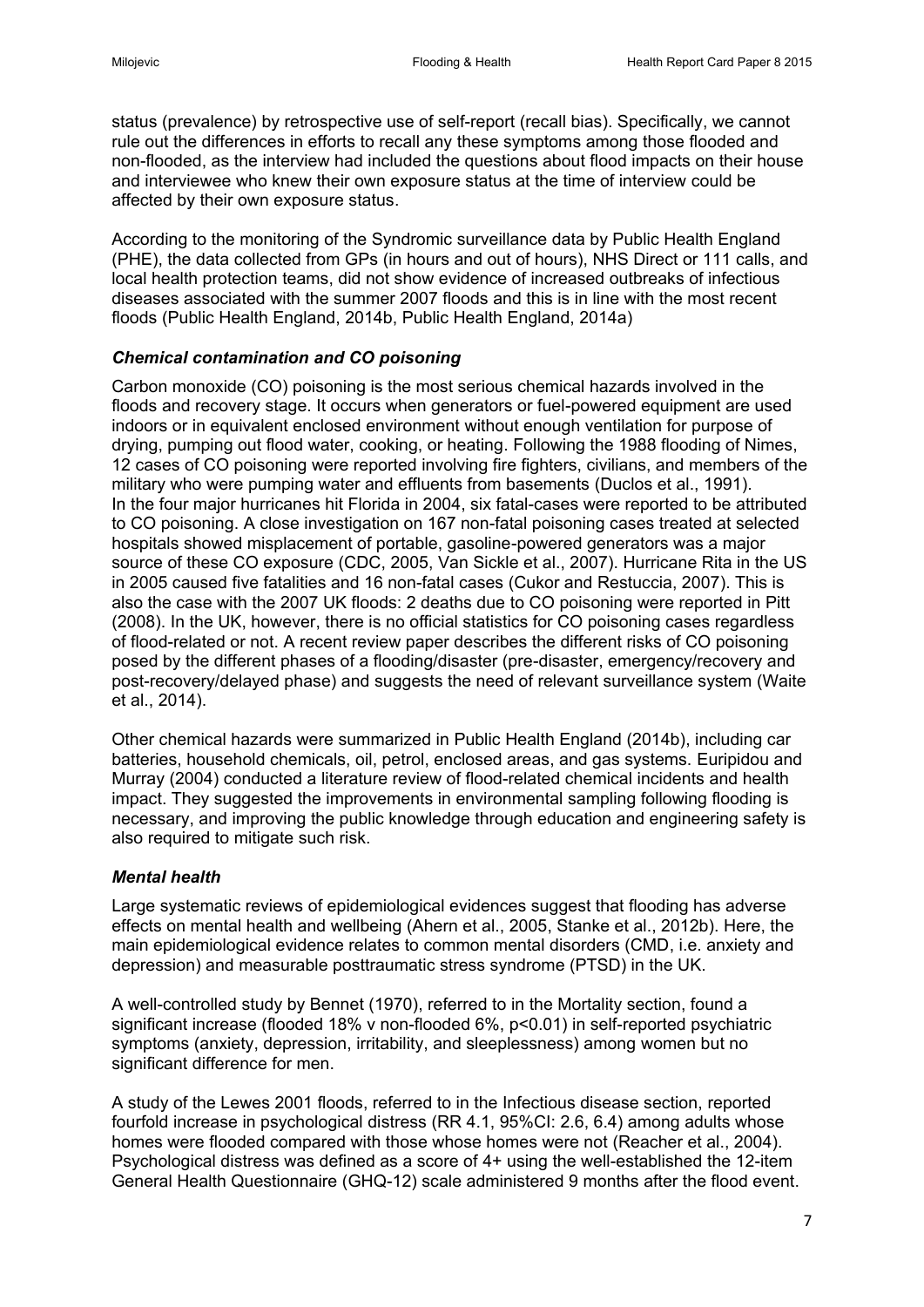A few limitations should be noted in interpretation of this result as discussed above: measured psychological distress is prevalent cases, not new onsets of the cases after the flood event (incident cases); estimated relative risk is a cross sectional comparison between flooded and non-flooded postcodes after the flood event, thus we cannot exclude the possibilities of baseline areal differences in the prevalence of psychological distress or socioeconomic status that might exist regardless of the flooding; both physical and mental health outcomes were ascertained by self-report retrospectively.

[Tunstall et al. \(2006\)](#page-17-2) had conducted a systematic interview survey on 30 different locations affected by different fluvial flood events in England and Wales since January 1998. This suggested two thirds of the flooded population indicated mental health problems (measured by scores of 4+ on the GHQ-12) at their worst time after flooding with some reporting long term effects. The study also examined the influence of a wide range of factors (characteristics of the flood event, types of property, and socio-demographic and the intervening factors such as family or community support) to reveal the further systematic investigation. Another cross-sectional survey of flooded adults in the UK reported the prevalence of PTSD symptoms to be 27.9%, anxiety symptoms to be 24.5%, depressive symptoms to be 35.1% with higher symptom scores in females than males [\(Mason et al.,](#page-16-10)  [2010\)](#page-16-10). A qualitative longitudinal study following up those affected by the 1998 flood in Oxfordshire reported some psychological effects could be prolonged over 4 years [\(Tapsell](#page-17-9)  [and Tunstall, 2008\)](#page-17-9).

According to the population-based survey carried out in 2 regions (South Yorkshire and Worcestershire) following the summer 2007 floods, the prevalence of mental health symptoms (psychological distress, anxiety and depression) was 2-5 times higher among individuals whose houses were flooded compared to the non-flooded [\(Paranjothy et al., 2011\)](#page-16-11). Reporting health concerns and perceived negative impact on finances were independent predictors of psychological distress (OR 95%CI: 3.5, 6.4 and 1.8, 3.4 respectively). Individuals who were evacuated from their homes were also at higher risk of psychological distress.

A followed-up study of 87 community mental health team (CMHT) patients whose residences were flooded in 2007 highlighted the impact of flooding on the elderly with mental illness and dementia, particularly in the days and weeks after the water levels had receded but the repairs to the flood damage are awaited [\(Hayes et al., 2009\)](#page-16-12). Regardless of the simple statistic report without comparison group (i.e. non-flooded patients), it implies crucial clinical messages: the possibility of delayed problems, the need of personal evacuation plans, the effects of overcrowding care homes on pre-existing dementia.

There are methodological complexities in measuring the mental health impacts of flooding, including low response rates and the difficulty of reliably measuring change in conditions (such as anxiety and depression) that have a substantial, but un-measured, prevalence in the pre-exposed population. Additionally, published studies have used a variety of measurement tools, which makes comparison between studies (and populations) difficult. Nevertheless, taken together, evidence form the UK indicates that flooding can exacerbate or provoke mental health problems. Indeed, these adverse effects of flooding on mental health are likely to confer a greater health burden that the non-fatal impacts on physical health, due to the relatively high prevalence of psychiatric symptoms. Physical and psychological effects of disasters such as flooding can be interlinked in complex ways [\(Reacher et al., 2004,](#page-16-6) [van den Berg et al., 2005\)](#page-17-0). Standardized measurements of mental health problems that separate psychological distress, mental illness and other mental disorders are required [\(Stanke et al., 2012b\)](#page-17-1). In terms of timescale of mental health effects of flooding, 'the secondary stressors' [\(Lock et al., 2012\)](#page-16-13), such as a lack of financial assistance, the taxing process of insurance claims and continued lack of infrastructure, could manifest long after the flood onset and persist for long periods. Further research is thus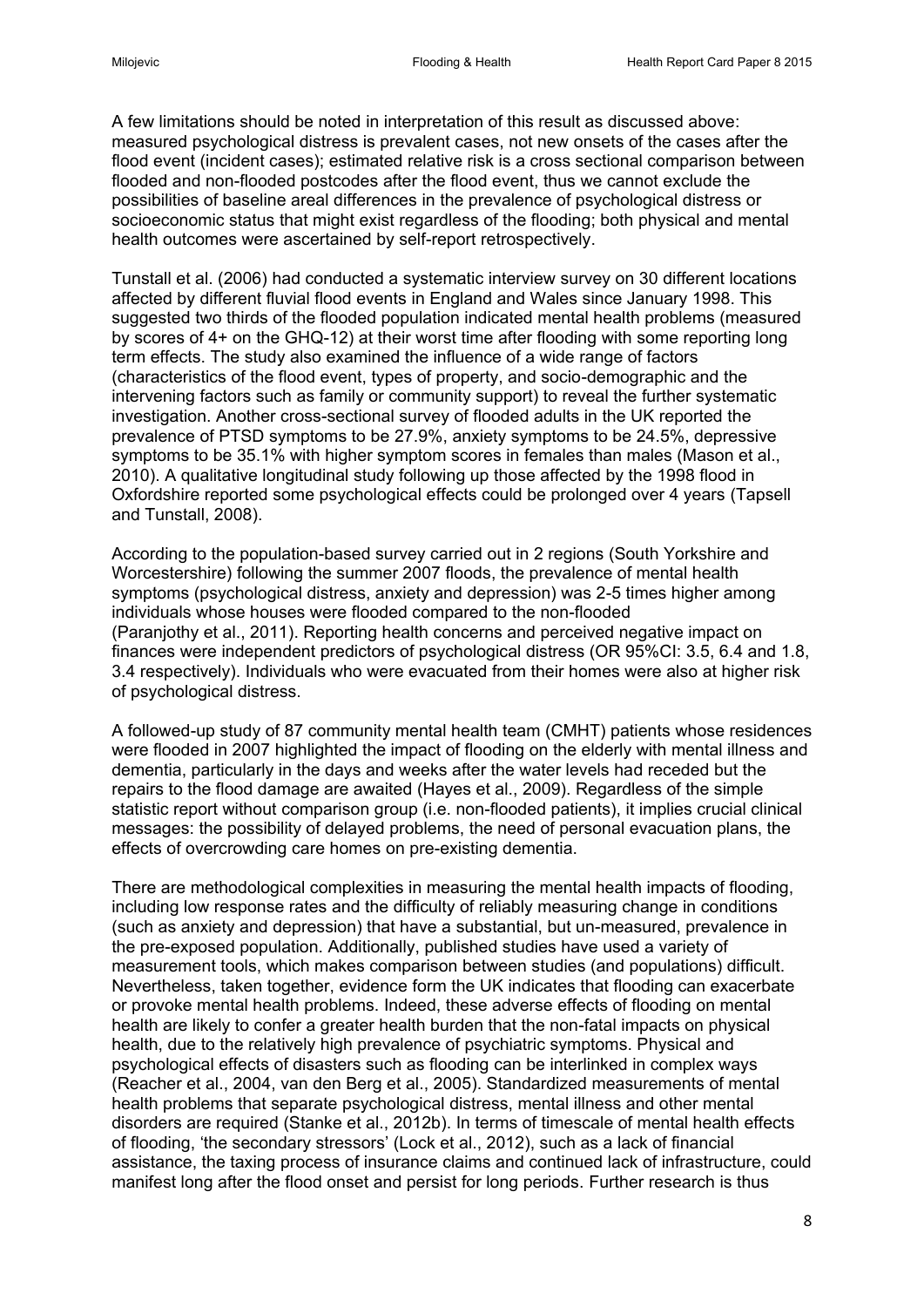needed on the longitudinal effects of flooding on mental health, the effects of successive flood events, and the mental health effects for children and the elderly who are considered to be vulnerable.

# **2.2 Vulnerable groups**

All populations could be affected by flooding directly or indirectly during and after the event. Certain groups are, however, thought to be at higher risk than general population for morbidity and mortality associated with flooding. For example, [Tunstall et al. \(2006\)](#page-17-2) suggested people with limited physical capacity or limited mobility, those who rely on medication, who require home care or regular visits to health care facilities, and who have weak social networks, poor flood awareness, few resources and little access to flood warnings are at particularly high risk. Specific vulnerable groups identified by chemical incident cases [\(Edkins et al., 2010\)](#page-15-14) and adapted to flooding include children, pregnant women, the elderly, people with physical/sensory/cognitive impairment, people with chronic illnesses, tourists, homeless, and people with cultural and language vulnerability [\(WHO,](#page-17-4)  [2013,](#page-17-4) [Stanke et al., 2012a\)](#page-17-10).

There is some evidence on socio-economic differentials in exposure to flood risk in the UK. Research for Environment Agency investigated the population living in the flood plain and their neighbourhood socio-economic status referring to Index of Multiple Deprivation, and found the higher proportion of the population living in the flood plain reside in the more deprived area. Such socio-economic gradient was clearly observed for the tidal flood plane in all regions in England and Wales but not for the fluvial flood plains with great regional variation [\(Walker, 2006,](#page-17-11) [Walker et al., 2003\)](#page-17-12). [Fielding and Burningham \(2005\)](#page-15-15) applied a spatial method to redistribute population characteristics in smaller areal units, reported those in lower social classes and unemployed experienced a greater flood risk but no distinction was made between tidal and fluvial risk. An updated analysis, using the latest available data at that time (i.e. 2001 Census and Environment Agency flood maps 2004), demonstrated overall inequality in both the fluvial and tidal flood plains, although it is more significant and pronounced in the latter, especially in the eastern region of England [\(Fielding, 2007\)](#page-15-16).

Whether these differentials observed in exposure to flood risk are apparent in health impacts of flooding remains unknown. A recent systematic study examined long-term impacts on mortality of 319 flood events reported little apparent differentials in the ratio of after/before change in flooded/non-flooded areas when stratified by deprivation quintiles [\(Milojevic et al.,](#page-16-4)  [2011\)](#page-16-4). Little clear relationship was observed between socio-economic status and the timing or duration of displacement resulting from the 2007 Hull floods, except that the most deprived group had a slightly longer displacement time [\(Milojevic et al., 2014\)](#page-16-14). The second paper suggested that it would not be simple to design a study to examine socioeconomic inequalities in health impacts of flooding if linkages between a flood incident, impacts and recovery might not follow a neat linear progression. However, this research gap needs to be addressed with continuation of improvement in measurement of flood-exposure, outcomes, and neighbourhood socio-economic status.

People's awareness of flood risk is another aspect in considering flood risk management. The latest work by [Fielding \(2012\)](#page-15-17) examined region-specific socio-economic differentials in flood awareness as well as exposure to flood risk: in all areas except the Midland, the working classes were more likely to reside in the flood plains; the greatest inequality in exposure to flood risk was seen in the North East and Anglian; flood awareness in the Anglian was much lower than average, but no significant differences between classes; in the Thames region, despite equal flood risk exposure between classes, the most deprived showed the least awareness of flood risk; in the North East, differentials in flood risk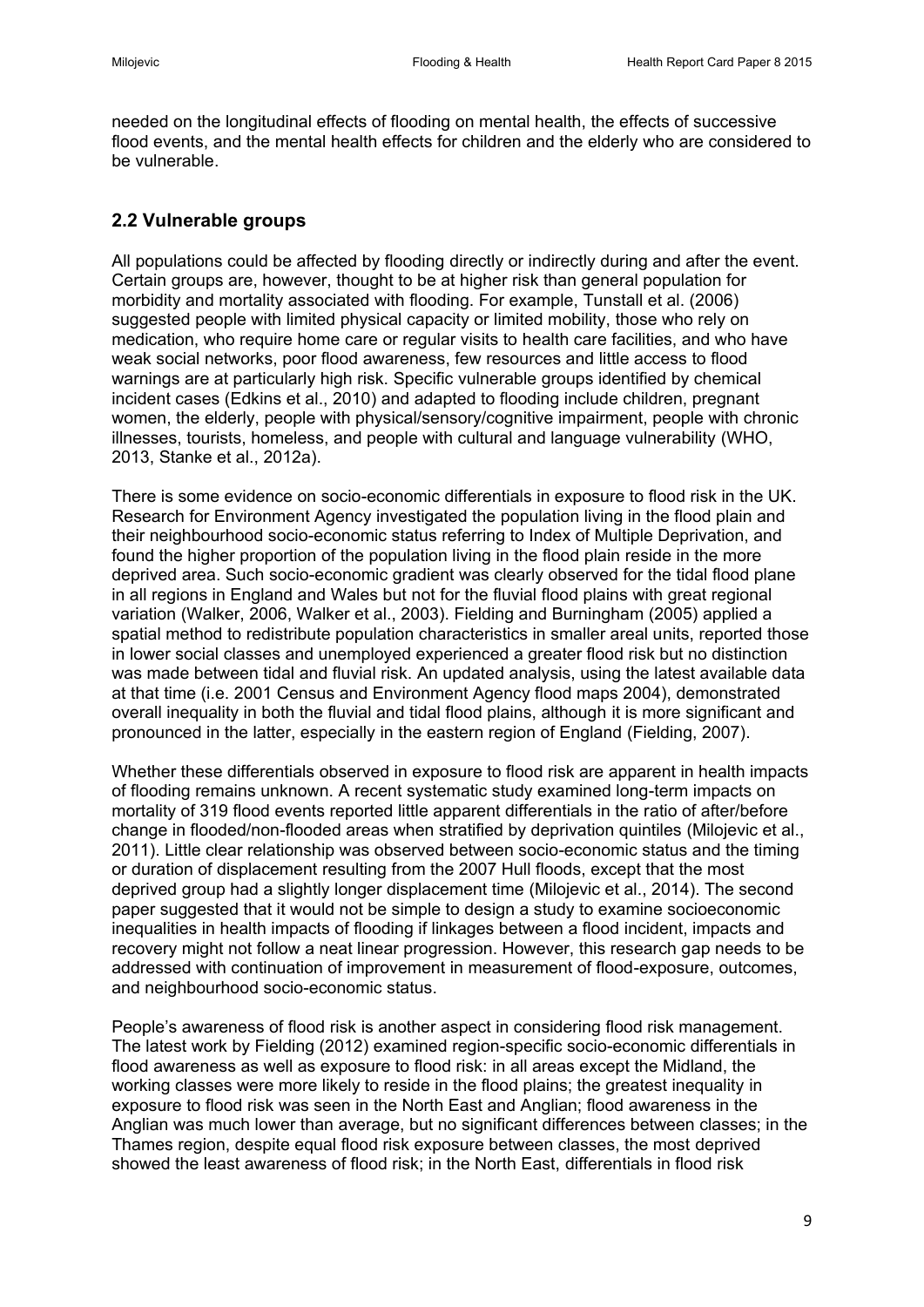exposure were accompanied by those in risk awareness, which means the least aware and most deprived group experiences the greatest flood risk.

# **3. Review of studies on the current burden attributable to observed climate change (1970-2013)**

Limited evidence is available and little attempt has been done to evaluate the current health burden in the UK attributable to observed climate change since 1970. Given little information on well-quantified relative risks of flooding, the estimates of current burden would include great uncertainties, especially with an attempt to separate attribution of climate change. Regardless of such potential uncertainties, this knowledge gap has a potential to be addressed using, for example, a methodological approach suggested by [Campbell-Lendrum](#page-15-18)  and Woodruff (2006). Needless to say, it is important that all estimates need to be declared with related uncertainties.

# **4. Review of studies on future health impacts (2010-2050 and 2050-2100)**

Climate change is very likely to affect river and coastal flood risk in the future decades. Estimating the population exposure to flooding in the future is, however, even more challenging due to a range of additional factors to be considered such as improvements in forecast, mitigation measures, land-use change, and localized population growth. Thus few studies have attempted this [\(Hames and Vardoulakis, 2012,](#page-16-15) [Maaskant et al., 2009\)](#page-16-16).

# **4.1 Projected health impacts of future flooding impacts by the UK CCRA 2012**

The UK Climate Change Risk Assessment (CCRA) 2012 reported the projected impacts on mortality, injuries and mental health in the Health Sector report [\(Hames and Vardoulakis,](#page-16-15)  [2012\)](#page-16-15), by linking currently available baseline risk, response functions to exposure, and the change in the number of people at significant risk of flooding estimated in the Flood and Coastal Erosion Sector report [\(Ramsbottom et al., 2012\)](#page-16-17). The projections assumed no adaptation or deterioration of current flood defences. Change in population growth was considered by three scenarios, namely low, medium and high population growth. The projected results were presented under three different emission scenarios based on the UKCP09 climate projections (low, medium and high emission scenarios, corresponding to IPCC B1, A1B and A1FI respectively) and three future 30-year time periods (centred on the 2020s, 2050s and 2080s) for three probability levels (cumulative 10, 50 and 90%, except for mental health which only considered 50%). The main results of the projections are summarised below.

#### *Mortality*

In the UK CCRA 2012, fatalities related with fluvial and coastal flooding were assumed to be proportional to the number of people exposed to risks in any particular year due to inland or tidal flooding. This proportional relationship is based on the report from [Frieser et al. \(2005\)](#page-15-19) investigated both high and low income countries. With limited records from the past UK flood events and Western Europe, a baseline fatality rate on annual basis was assumed to be 8 deaths per year for fluvial flood and 3 deaths per year for coastal flood (with long returning period of sever coastal flood events). Besides, additional deaths owing to coastal wave action during storms were included in the total number of estimated deaths, with baseline fatality rate, 7 deaths per year and its exponential increase in relation to changes in mean sea levels. Thus, baseline fatality rate due to extreme event flooding and storms were given as 18 per year. With the current population, 4-17, 6-34, and 13-69 additional deaths were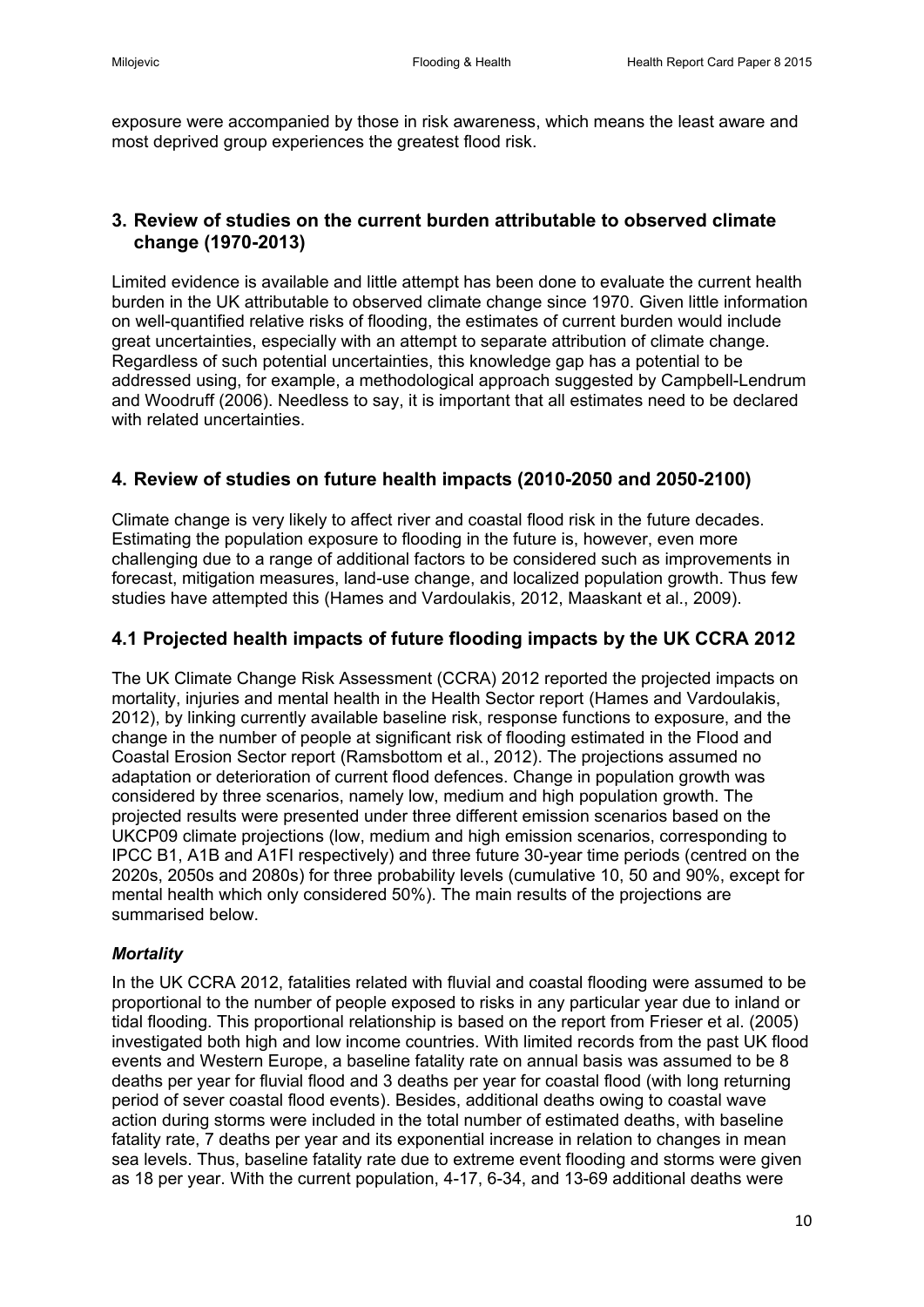estimated to occur on annual basis by the 2020s, 2050s, and 2080s, respectively, due to with climate change. These increased to 5-21, 8-49, and 14-98 when the population growth estimates were taken into account. No attempt was made to break these estimates down to regional revel due to lack of localized baseline flood-related mortality and climate projection data.

These figures appears to be over-estimated: First, baseline mortality due to fluvial flood, 8 deaths per year was exaggerated from observed average (3 deaths per year) in the UK and Western Europe considering possible unreported deaths. Second, deaths due to storm activity was based on the presumption that all of the reported deaths in referred storm activities relate to storm conditions. This also raises possibilities to double count the effects in storm-serge flooding. Third, the estimation does not take into account of improvement of flood protection or warning systems that is obvious since 1953 till the present.

#### *Injuries*

The number of injuries to be sustained during future flood events and to require medical attention from hospital admissions was also targeted for this projection. Due to lack of recorded data on flood-related injuries as described in Section 2.1, a simple linear relationship between flood-related injuries and exposure to floods was applied with rate of 20 injuries to one death, based on previous reports [\(Defra / Environmental Agency, 2003\)](#page-15-20). Suggested estimation was, with the current population, 80-340, 120-680 and 270-1,380 additional injuries may occur annually by the 2020s, 2050s and 2080s respectively. After taking into account of population growth, these estimation increased to 100-420, 160-980 and 290-1,960 respectively. Again, these estimations seem to be over-reported as the same reasons with mortality.

#### *Mental health*

Similar to the estimation of flood-related mortality and injuries stated above, mental health impact of flooding as a result of climate change were assumed to be proportional to the number of people at risk due to fluvial or tidal flooding. The measurement for psychological distress used in the CCRA 2012 report was score of 4 or above in GHQ-12 referring to [Reacher et al. \(2004\)](#page-16-6) and [Tunstall et al. \(2006\).](#page-17-2)

The CCRA 2012 reported additional 3,000 to 4,000 people were anticipated to be affected by `new onsets' of psychological distress (described as changes of GHQ-12 score from below 4 to 4+) due to flooding in the 2020s in England and Wales, and suggested it to be increased to between 4,000 to 7,000 by the 2050s and 5,000 to 8,000 by the 2080s. These estimations need to be carefully interpreted in light of the original research findings.

First, the original report by [Reacher et al. \(2004\)](#page-16-6) did not measure new onsets of psychological distress (namely, incident case) but psychological condition of only post-flood event (namely, post-flood prevalent case): 48% of flooded population and 12% of nonflooded population indicated GHQ-12 score 4 or 4 + at the time of 9 months after the flood event. Thus, the prevalence rate of psychological distress in flooded population was 4.1 (95%CI: 2.6, 6.4) times higher than that in non-flooded population in their study. Generally, such prevalence is much higher than incidence for non-common disease, and hence the description in the CCRA 2012 implying `incidence' is misleading. Second, the CCRA 2012 interpreted the results from [Reacher et al. \(2004\)](#page-16-6) as `36% of flooded residents' had `new onsets' of psychological distress. However, there is no reason why the subtraction of prevalence rates with different denominators (i.e. 48% of the flooded population vs. 12% of the non-flooded population) could be linked with one of them, the flooded population. Third, intrinsically the results from [Reacher et al. \(2004\)](#page-16-6) had not been adjusted for areal socioeconomic status and the observed difference in the prevalence of psychological distress in the flooded area and non-flooded area might be attributed to the areal socio-economic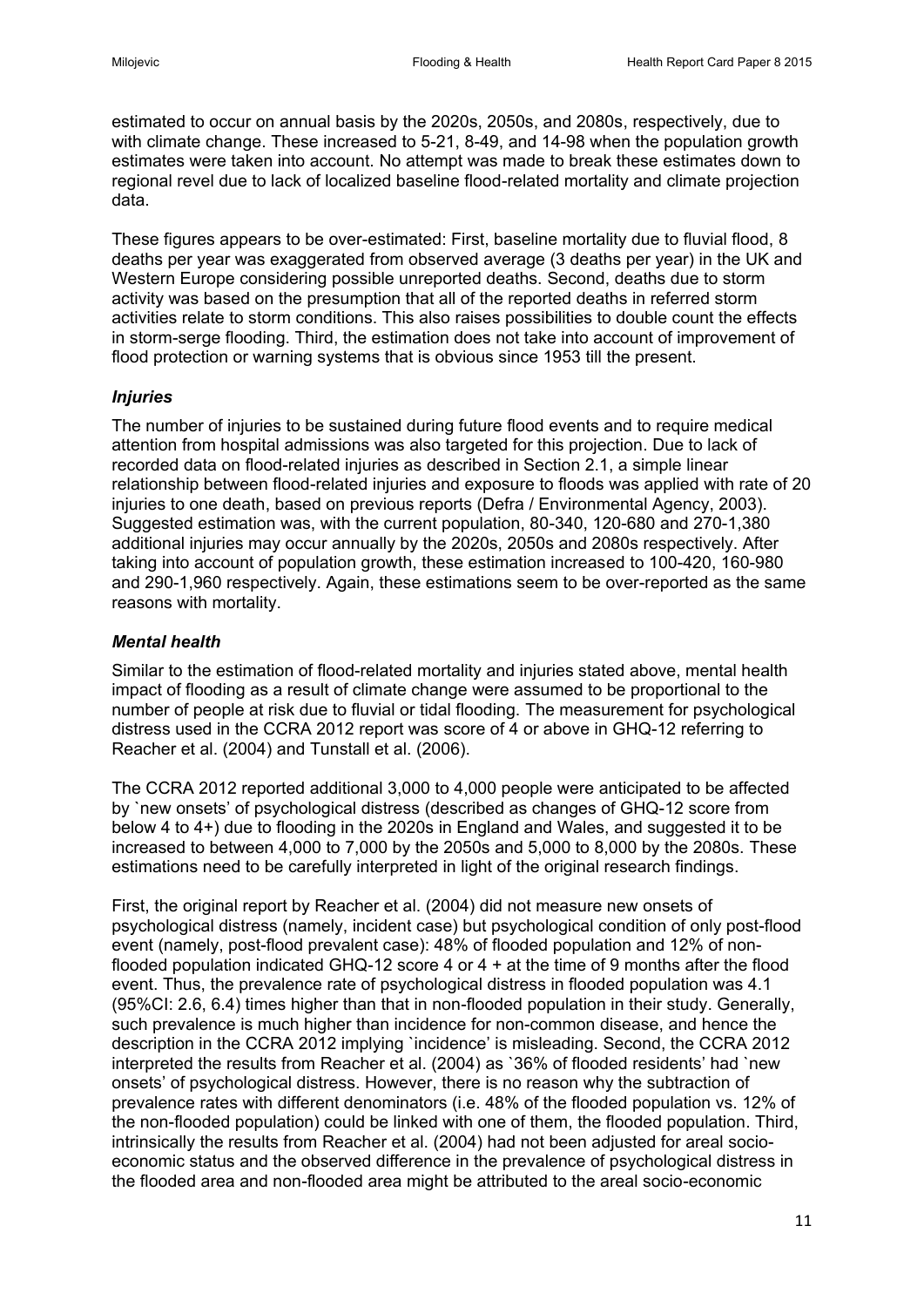differentials regardless of flooding or as an effect modifier. This possibility cannot be excluded as the British Housing Survey found consistent association between poverty and unemployment and the prevalence of CMD, anxiety and depression [\(Weich and Lewis,](#page-17-13)  [1998\)](#page-17-13). Fourth, again it needs to be noted the original research is based on the retrospective use of self-report interview and subject to recall bias (see above), although the CCRA 2012 tried to give justification regarding this. Nonetheless, it is correct there are very few studies that quantify the risks of flooding on mental health [\(Reacher et al. \(2004\)](#page-16-6) and Paranjothy et al. 2008) and this important research gap needs to be addressed with urgent priority.

# **4.2 Uncertainties in the UK CCRA 2012**

Future actual flood risk and its impact on health depend on a range of factors including the severity of the flooding, its nature, particularly speed of onset (fluvial, flash, coastal etc), time of day, effectiveness of warning, emergency preparedness, existing socio-economic structures, and maintenance and strengthening of flood defences. Nonetheless, the UK CCRA 2012 was the first attempt in this country and the overall findings suggested it is very likely that health effects of storms and floods will increase this century if no adaptation measures are taken.

There are noticeable limitations in the UK CCRA 2012 projections which need to be elucidated by addressing knowledge gaps (discussed in the next section). Firstly, baseline risk of mortality and injuries and those response functions to flooding were not derived from scientific researches specific to the recent high-income countries setting. Some of them were based on implicit judgements due to lack of evidence. Well-quantified relative risks for target health outcomes and subgroups are essential for this sort of projection process. Especially in response to glowing concerns on mental health impacts of flooding, more evidence on these relationship needs to be gathered in the light of: the potential use of clinical records, approach to capture incident cases rather than prevalent cases, and adjustment for areal characteristics such as socio-economic status that could distort direct flood impact. Considering such insufficient evidence on baseline risk and response function to flooding, the confidence level for the estimated projection on health in the UK CCRA 2012 should be close to *low* rather than *medium* according to the definition described in the CCRA: *Low* for expert view based on limited information; and *Medium* for estimation of potential impacts of consequences, grounded in theory, using accepted methods and with some agreement across the sector (Appendix 3 in [Hames and Vardoulakis \(2012\)\)](#page-16-0). Secondly, crude burden of health impacts by flood and storms were estimated without considering distribution by age, gender, socio-economic status, or urban/rural area. Projections focusing on possible vulnerable groups (discussed in Section 2.2) could provide useful information for policy interventions to mitigate future flood impacts, especially the elderly generation subject to potential vulnerability and substantial demographic growth in future. Thirdly, regional differences within the UK should not be neglected as some areas have been identified as particularly high risk to coastal flood, including South Wales, Yorkshire and Lincolnshire (especially the Humber Estuary), East Anglia and the Thames Estuary. Finally, no adaptation or deterioration of current flood defences was assumed in the current projection. With engagement of governmental bodies such as the Environment Agency or Public Health England, the latest discussion or development plan of flood defences and warning system could be integrated as selected policy scenarios. This will inform and support evidencebased policy making.

#### **5. Potential for impacts to be avoided by adaptation measures**

The recent IPCC assessment report states that the impacts of sea level rise on populations and infrastructure in coastal regions can be reduced by adaptation [medium confidence] and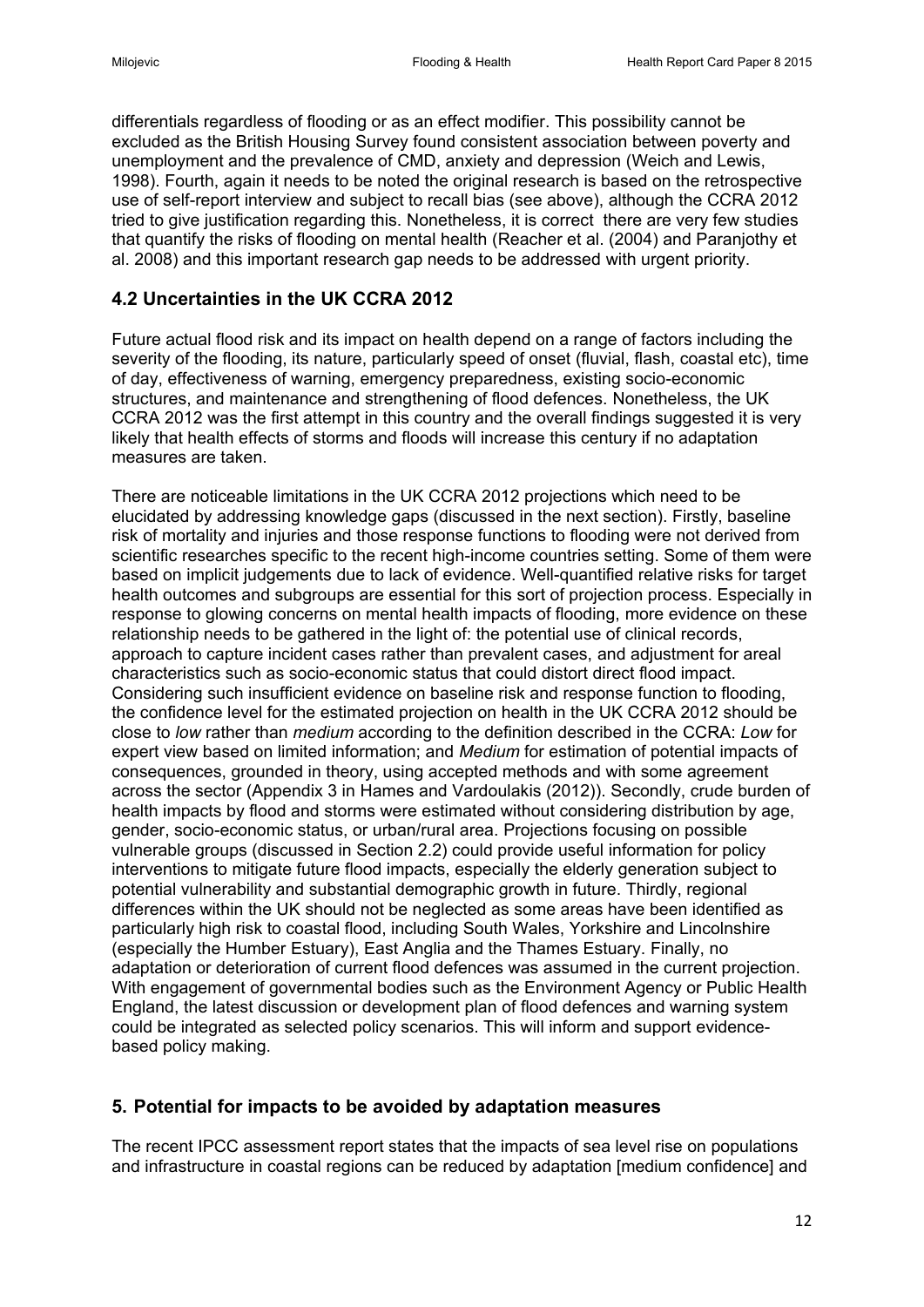that populations in urban areas are particularly vulnerable to climate change impacts due to the high density of people and built infrastructure [medium confidence] [\(IPCC, 2014\)](#page-16-0).

Following the 2012 UK CCRA that identified flooding as one of the most significant climate risks faced now and in the future, the Adaptation Sub-Committee (ASC) in the Committee on Climate Change (CCC) assessed the current progress in preparing for such flood risk. The assessment focused on the following key adaptation measures to manage long-term flood risk in a changing climate: 1) design of new development and land use planning; 2) protection of existing properties from flooding; 3) managing surface water flow in urban areas; and 4) emergency planning and responses [\(ASC, 2012\)](#page-15-21). Key results specific to these adaptation measures are outlined in Table2. Overall ACS (2012) concluded the UK has become more exposed to future flood risk through continued development in the floodplain and paving over of front gardens. As such, despite recently increased investment in flood defences, water supply infrastructure and the design of new development, current efforts to manage flood risk may not be sufficient, given the combined effects of climate change and economic development in the future. The ACS (2012) also provides advice on the UK National Adaptation Programme in relation to flooding, such as transparent implementation of planning policy in flood risk areas, sustained and increased investment in flood defences, and property-level protection against flooding. Given the storms and flooding witnessed in the winter 2013/14, the latest report added an updated analysis on adapting to flood risk and raised a serious warning that current under-investment in flood prevention, together with a reliance on defences to protect new development, will increase the potential for avoidable flood damage [\(CCC ASC, 2014\)](#page-15-12). It also highlighted a number of areas where further action appears to be justified in order to mitigate the future flood risk: regarding funding and resources, managing local flood risk, flood insurance and property resilience, new development, and sustainable drainage.

The [CCC ASC \(2014\)](#page-15-12) argued the lack of public awareness of local flood risk might partly be explained by households not currently bearing the true economic costs of living on the floodplain. The cost of home insurance in flood risk areas is subsidised by other policyholders and the prices currently paid by householders for buildings and contents policies generally do not reflect the chance of claim requests. It suggested changes in the provision of home insurance in flood risk areas might help build much greater awareness of flood risk and create stronger incentives for cost-effective action. The new flood reinsurance pool system, called a `Flood Re' is due to be introduced in 2015. This system will continue to subsidise flood insurance for high risk households on a time-limited and transitional basis. Specifically, the price of flood insurance will be capped according to the council tax band of a property and these caps will increase each year to allow a free market for flood insurance to emerge gradually over the twenty-five year lifetime of the policy. Over the lifetime of Flood Re, owners and occupiers are likely to find insurance increasingly more expensive in flood risk areas than elsewhere.

On another front, access to affordable flood insurance seems to be crucial in reflection to anticipated significant impacts on mental health (Section 2.1 and 4.1). O'Neil [and O'Neil](#page-16-18)  (2012) argued that social justice demands an insurance regime based on principles of solidarity (whereby those at lower risk contribute to support those at higher risk) rather than market-based *individualist* (whereby individual payment is proportional to the level of risk), which guarantees access to flood insurance for vulnerable households. The balance between flood awareness and fair and sustainable insurance systems need to be deliberated.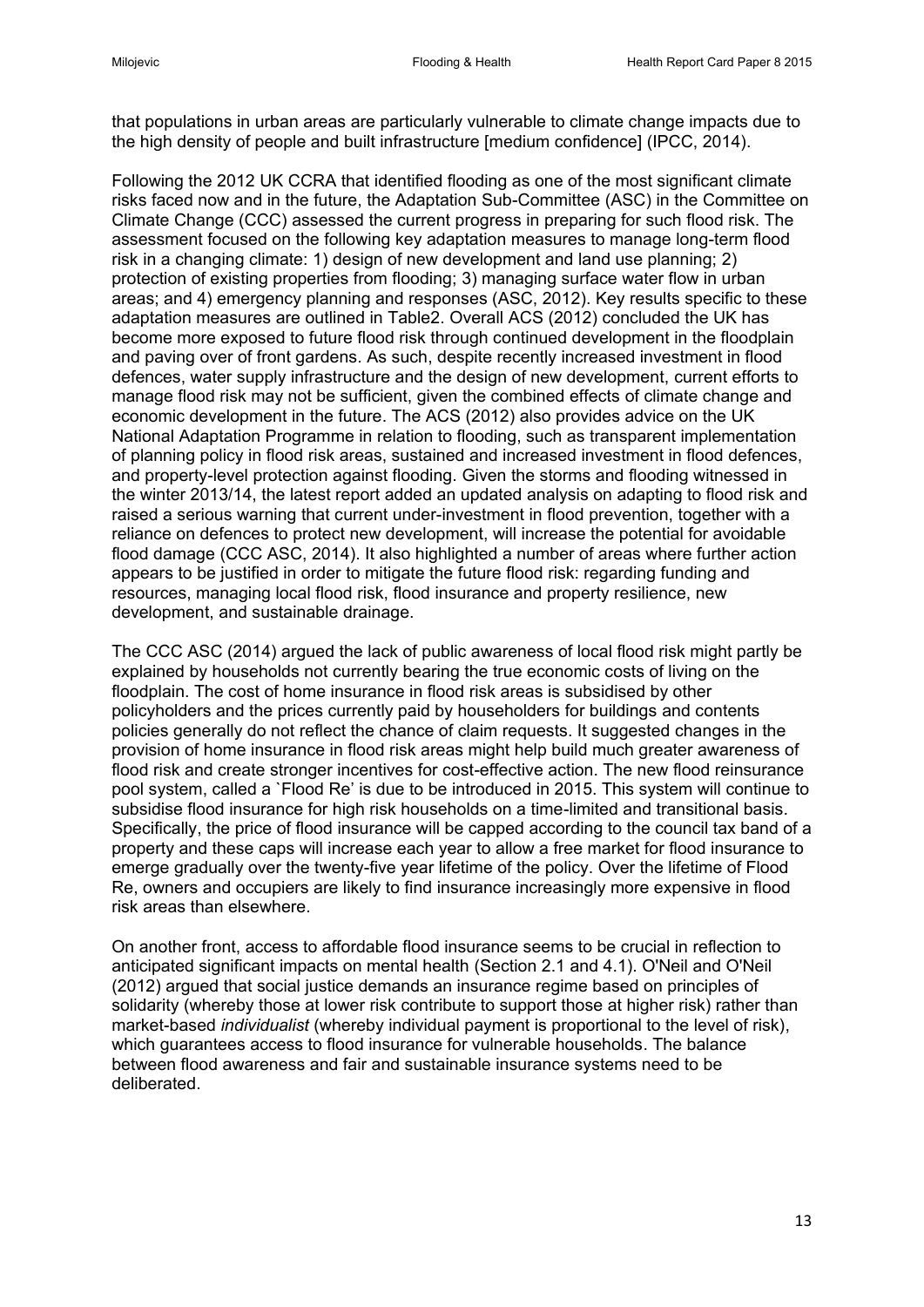# **6. Conclusions and Evidence Gaps**

Climate change is very likely to affect river and coastal flood risk in future decades and hence the impacts on both physical and mental health are globally anticipated. However, it is a significant gap in research that little is known about health impacts of flooding in the UK. This lack of evidence is largely attributable to the fact that flooding is comparatively rare in any given location and unpredictable in timing, making it difficult to capture evidence on the status of outcomes before as well as after flooding on large population samples. Other difficulties include insufficient surveillance system, high population mobility during and after the flood event, barriers of generalizing due to flood event specific effects, and little knowledge on how long the effects prolong.

The UK CCRA 2012 made the first attempt to project the flood impacts on mortality, injuries and mental health under different emission and population growth scenarios for 2030s, 2050s, and 2080s. The reported projections are currently subject to over-estimate and expected to be improved.

The government has recognized significant climate risk of flooding and a numbers of actions towards adaptation and mitigation are in process: for example flood warnings, protections, spatial planning such as land use allocations, and insurance system. By filling the current evidence gaps on human health impacts, such policy planning is expected to be able to entail more evidence-based discussion. For instance, the national indicators used in the first ASC assessment of preparedness for flooding based on the number of properties or infrastructures could be transformed into the health and wellbeing indices, such as year life lost (YLL) or avoidable deaths/injuries or the disability-adjusted life year (DALYs).

The current review on health effects of flooding in the UK identified the following knowledge gaps:

- Prospective epidemiological studies and opportunistic retrospective studies should be conducted on the health effects of flooding. The latter study needs to have double controls by flooded and non-flooded comparison and by before and after the event comparison using baseline data.
- For mental health effects, standardized systematic methodology (such as the use of routine clinical health records) needs to be developed to fill a gap in retrospective self-reporting survey.
- Understanding of vulnerable sub-group and their health needs is required. While certain vulnerable groups have been recognized (the elderly, those with chronically illness, low socio-economic status group), there is some inconsistency between studies. Little investigation on children has been conducted.
- Little attempt has been done to quantify regional differences within the UK.
- It is unclear how long the various health effects prolong after the floods. Especially, mental health effects (expected to be longer) need to be investigated for implications for health service and hence its cost.
- Development of flood surveillance system can be considered with the balance of its maintenance cost. The system needs to record health status at baseline/during/after the floods on various types of health outcome, including deaths and injuries. For deaths, definition of direct/indirect and immediate/delayed deaths due to flooding is needed. For injuries, complete information on the causes and types are required. Other attributable data will be useful, such as population displacement (timing, duration and places), related interventions or repair work (timing) and insurance claims. Well-designed surveillance system enabled well-controlled epidemiological study design, which is expected to improve epidemiological knowledge and thus confidence level in estimating the current and future health burdens.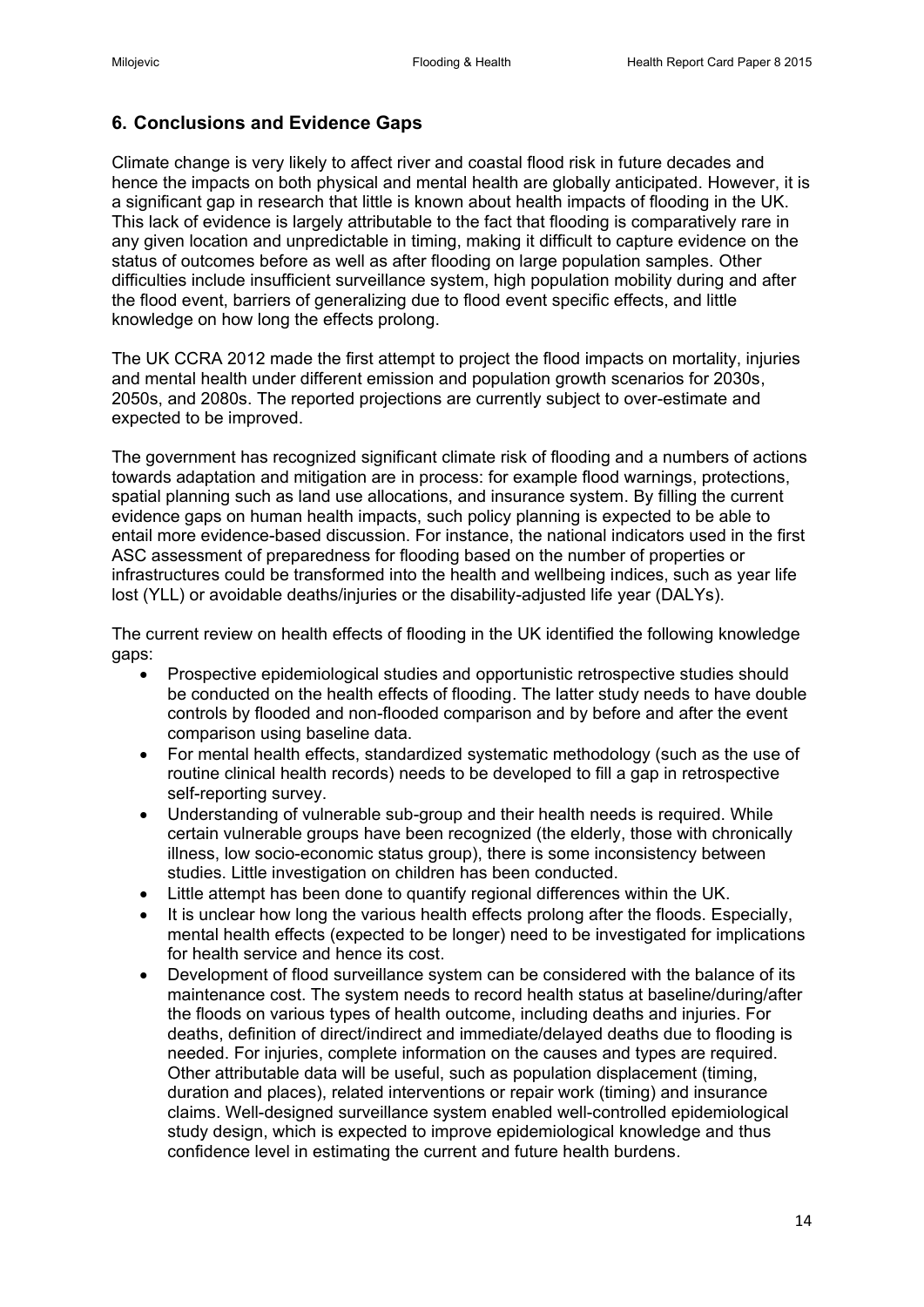- Most of the reported studies are about slow onset floods. The impacts of flash flood are anticipated to be more significant especially in physical health effects.
- The current projection of health impacts of flooding needs to be improved. No projections have been carried out in relation with pluvial flood risk.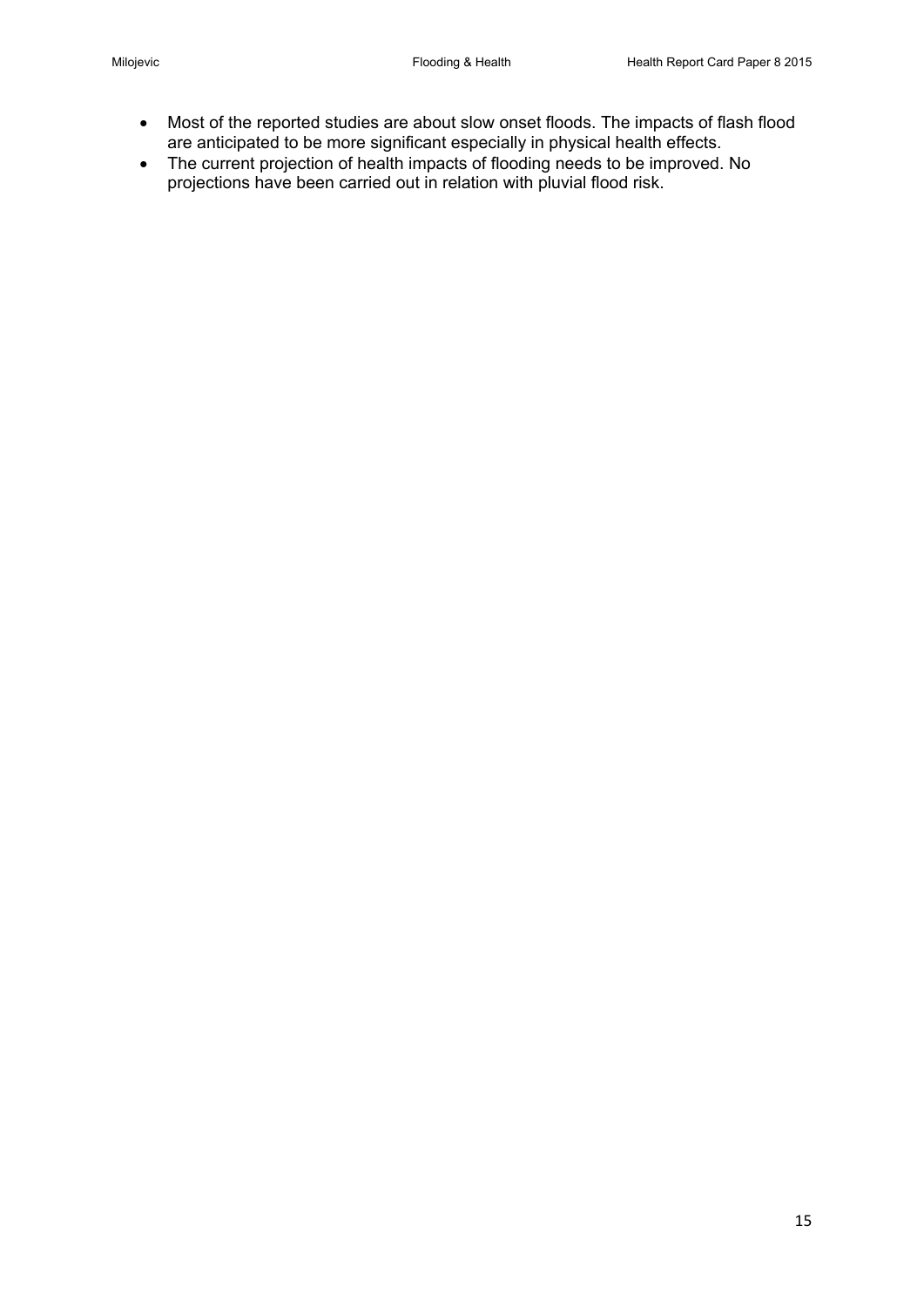# **References:**

- <span id="page-15-5"></span>AHERN, M., KOVATS, R. S., WILKINSON, P., FEW, R. & MATTHIES, F. 2005. Global Health Impacts of Floods: Epidemiologic Evidence. *Epidemiol Rev,* 27**,** 36-46.
- <span id="page-15-7"></span>ALDERMAN, K., TURNER, L. R. & TONG, S. 2012. Floods and human health: a systematic review. *Environ Int.,* 47:37-47.**,** 10.1016/j.envint.2012.06.003. Epub 2012 Jun 27.
- <span id="page-15-21"></span>ASC 2012. Climate change - is the UK preparing for flooding and water scarcity? *Adaptation Sub-Committee Progress Report 2012.* London, UK: Committee on Climate Change.
- <span id="page-15-8"></span>BAXTER, P. J. 2005. The east coast Big Flood, 31 January-1 February 1953: a summary of the human disaster. *Philos Trans A Math Phys Eng Sci.,* 363**,** 1293-312.
- <span id="page-15-10"></span>BENNET, G. 1970. Bristol floods 1968. Controlled survey of effects on health of local community disaster. *Br Med J.,* 3**,** 454-8.
- <span id="page-15-3"></span>CABINET OFFICE 2013. National Risk Register of Civil Emergencies, 2013 edition. London.
- <span id="page-15-18"></span>CAMPBELL-LENDRUM, D. & WOODRUFF, R. 2006. Comparative risk assessment of the burden of disease from climate change. *Environ Health Perspect.,* 114**,** 1935-41.
- <span id="page-15-12"></span>CDC 2005. Carbon monoxide poisoning from hurricane-associated use of portable generators--Florida, 2004. *MMWR Morb Mortal Wkly Rep,* 54**,** 697-700.
- <span id="page-15-0"></span>CENTRE FOR RESEARCH ON THE EPIDEMIOLOGY OF DISASTERS (CRED). 2011. *EM-DAT: The OFDA/CRED International Disaster Database* [Online]. Available: <http://www.emdat.be/> [Accessed 02/06/2014.
- <span id="page-15-13"></span>CUKOR, J. & RESTUCCIA, M. 2007. Carbon monoxide poisoning during natural disasters: the Hurricane Rita experience. *J Emerg Med,* 33**,** 261-4.
- <span id="page-15-20"></span>DEFRA / ENVIRONMENTAL AGENCY 2003. Flood and Coastal Defence R&D Programme. Flood Risks to People Phase 1. *R&D Technical Report FD2317/TR.* London, UK: Defra.
- <span id="page-15-4"></span>DU, W., FITZGERALD, G. J., CLARK, M. & HOU, X. Y. 2010. Health impacts of floods. *Prehosp Disaster Med.,* 25**,** 265-72.
- <span id="page-15-11"></span>DUCLOS, P., VIDONNE, O., BEUF, P., PERRAY, P. & STOEBNER, A. 1991. Flash flood disaster--Nimes, France, 1988. *Eur J Epidemiol.,* 7**,** 365-71.
- EA 2009a. Flooding in England: a national assessment of flood risk. UK: Environment Agency.
- <span id="page-15-1"></span>EA 2009b. Investing for the future: Flood and coastal risk management in England. A long term investment strategy. UK: Environment Agency.
- EA WALES 2009. Flooding in Wales: A national assessment of flood risk. UK: Environment Agency Wales.
- <span id="page-15-14"></span>EDKINS, V., CARTER, H., RIDDLE, L., HARRISON, C. & ALMLOT, R. 2010. Optimisation through Research of Chemical Incident Decontamination Systems (ORCHIDS) - Work Package 9: Systematic Review of the Needs of Vulnerable and Minority Groups in Emergency Decontamination. London: Health Protection Agency.
- <span id="page-15-2"></span>EURIPIDOU, E. & MURRAY, V. 2004. Public health impacts of floods and chemical contamination. *J Public Health (Oxf).* 26**,** 376-83.
- <span id="page-15-16"></span>FIELDING, J. 2007. Environmental Injustice or Just the Lie of the Land: an Investigation of the Socio-Economic Class of Those at Risk from Flooding in England and Wales. *Sociological Research Online,* 12**,** 4.
- <span id="page-15-17"></span>FIELDING, J. L. 2012. Inequalities in exposure and awareness of flood risk in England and Wales. *Disasters.,* 36**,** 477-94. doi: 10.1111/j.1467-7717.2011.01270.x. Epub 2011 Nov 17.
- <span id="page-15-15"></span>FIELDING, J. L. & BURNINGHAM, K. 2005. Environmental inequality and flood hazard. *Local Environment,* 10**,** 379-395.
- <span id="page-15-19"></span>FRIESER, B. I., VRIJLING, J. K. & JONKMAN, S. N. 2005. Probabilistic Evacuation Decision Model for River Floods in the Netherlands. *9th International Symposium on Stochastic Hydraulics.* Nijmegen, The Netherlands: IAHR.
- <span id="page-15-6"></span>GALEA, S., NANDI, A. & VLAHOV, D. 2005. The epidemiology of post-traumatic stress disorder after disasters. *Epidemiol Rev,* 27**,** 78-91.
- <span id="page-15-9"></span>GRIEVE, H. 1959. The great tide. Chelmsford: County Council of Essex.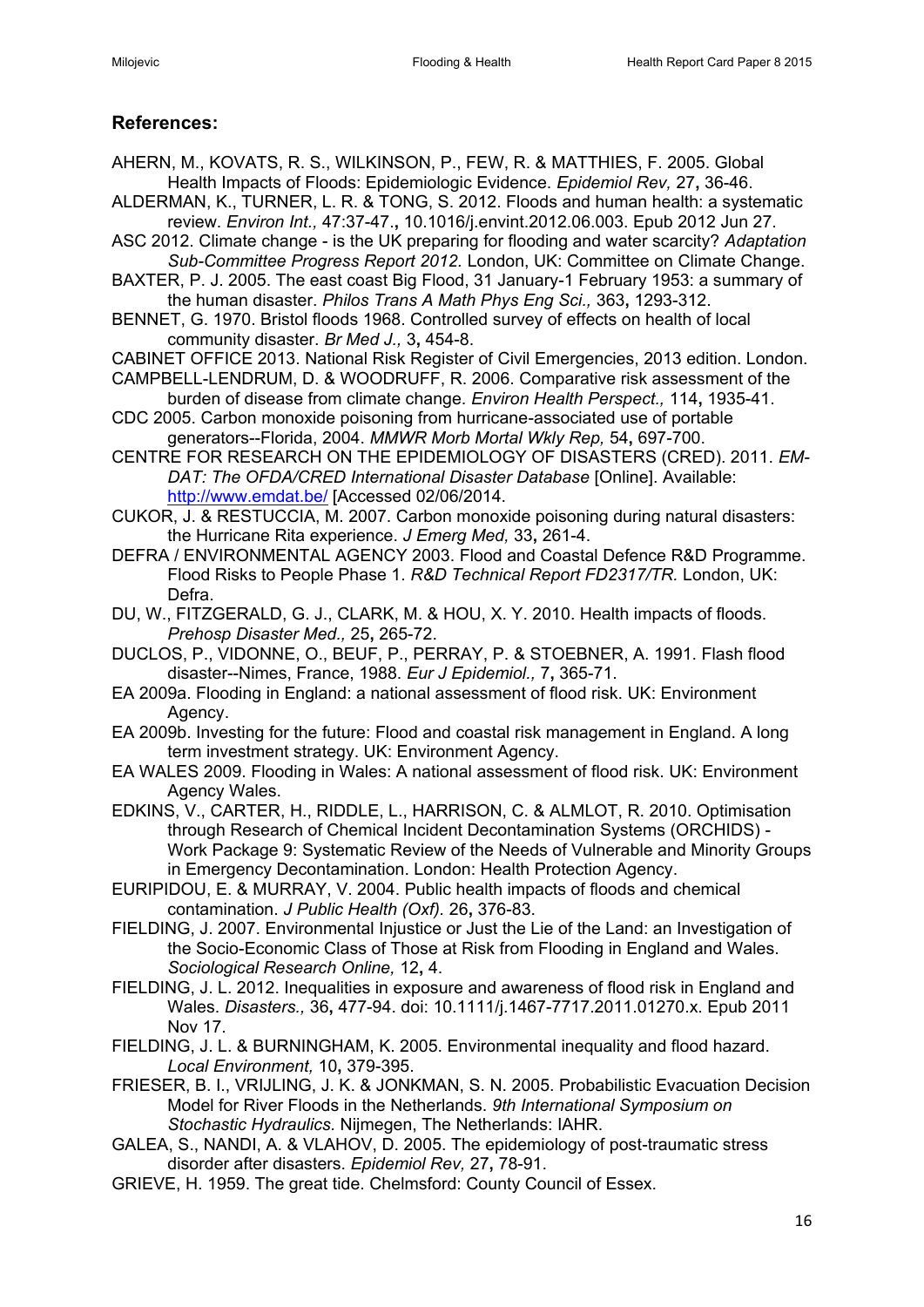- <span id="page-16-15"></span>HAMES, D. & VARDOULAKIS, S. 2012. Climate Change Risk Assessment for the Health Sector. *UK 2012 Climate Change Risk Assessment.* London: Department of Environment, Food and Rural Affairs.
- <span id="page-16-12"></span>HAYES, J., MASON, J., BROWN, F. & MATHER, R. 2009. Floods in 2007 and older adult services: lessons learnt. *Psychiatric Bulletin,* 33**,** 332-336.
- <span id="page-16-0"></span>IPCC 2014. Chapter 23: Europe. *In:* KOVATS, S. & VALENTINI, R. (eds.) *The IPCC Fifth Assessment Report Climate Change 2014: Impacts, Adaptation, and Vulnerability*  Cambridge, UK and New York, USA: IPCC WGII.
- <span id="page-16-5"></span>JAKUBICKA, T., VOS, F., PHALKEY, R. & MARX, M. 2010. Health impacts of floods in Europe: Data gaps and information needs from a spatial perspective. A MICRODIS report. Brussels: Centre for Research on the Epidemiology of Disasters - CRED.
- <span id="page-16-2"></span>JONKMAN, S. N. & KELMAN, I. 2005. An analysis of the causes and circumstances of flood disaster deaths. *Disasters.,* 29**,** 75-97.
- <span id="page-16-13"></span>LOCK, S., RUBIN, G. J., MURRAY, V., ROGERS, M. B., AMLOT, R. & WILLIAMS, R. 2012. Secondary stressors and extreme events and disasters: a systematic review of primary research from 2010-2011. *PLoS Curr,* 4.
- <span id="page-16-16"></span>MAASKANT, B., JONKMAN, S. N. & BOUWER, L. M. 2009. Future risk of flooding: an analysis of changes in potential loss of life in South Holland (The Netherlands). *Environmental Science & Policy,* 12**,** 157-169.
- <span id="page-16-10"></span>MASON, V., ANDREWS, H. & UPTON, D. 2010. The psychological impact of exposure to floods. *Psychol Health Med,* 15**,** 61-73.
- <span id="page-16-3"></span>MET OFFICE AND CENTRE FOR ECOLOGY AND HYDROGY 2014. The Recent Storms and Floods in the UK, February 2014. Exeter, UK.
- <span id="page-16-4"></span>MILOJEVIC, A., ARMSTRONG, B., KOVATS, S., BUTLER, B., HAYES, E., LEONARDI, G., MURRAY, V. & WILKINSON, P. 2011. Long-term effects of flooding on mortality in England and Wales, 1994-2005: controlled interrupted time-series analysis. *Environ Health.,* 10**,** 11. doi: 10.1186/1476-069X-10-11.
- <span id="page-16-14"></span>MILOJEVIC, A., KOVATS, S., LEONARDI, G., MURRAY, V., NYE, M. & WILKINSON, P. 2014. Population displacement after the 2007 floods in Kingston upon Hull, England. *Journal of Flood Risk Management***,** n/a-n/a.
- <span id="page-16-18"></span>O'NEIL, J. & O'NEIL, M. 2012. Social justice and the future of flood insurance. York, UK: Joseph Rowntree Foundation.
- <span id="page-16-11"></span>PARANJOTHY, S., GALLACHER, J., AMLOT, R., RUBIN, G. J., PAGE, L., BAXTER, T., WIGHT, J., KIRRAGE, D., MCNAUGHT, R. & PALMER, S. R. 2011. Psychosocial impact of the summer 2007 floods in England. *BMC Public Health.,* 11:145.**,** 10.1186/1471-2458-11-145.
- <span id="page-16-1"></span>PENNING-ROWSELL, E., FLOYD, P., RAMSBOTTOM, D. & SURENDRAN, S. 2005. Estimating Injury and Loss of Life in Floods: A Deterministic Framework. *Natural Hazards,* 36**,** 43-64.
- <span id="page-16-9"></span>PITT, M. 2008. The Pitt Review: learning lessons from the 2007 floods. London: The Cabinet Office.
- <span id="page-16-8"></span>PUBLIC HEALTH ENGLAND 2014a. Flooding events in January and February 2014 and the PHE response. *PHE Board Paper, PHE14/014.*
- <span id="page-16-7"></span>PUBLIC HEALTH ENGLAND. 2014b. *Flooding: frequently asked health questions* [Online]. Public Health England. Available: [http://www.hpa.org.uk/Topics/EmergencyResponse/ExtremeWeatherEventsAndNatu](http://www.hpa.org.uk/Topics/EmergencyResponse/ExtremeWeatherEventsAndNaturalDisasters/EffectsOfFlooding/) [ralDisasters/EffectsOfFlooding/](http://www.hpa.org.uk/Topics/EmergencyResponse/ExtremeWeatherEventsAndNaturalDisasters/EffectsOfFlooding/) [Accessed 13/06/2014.
- <span id="page-16-17"></span>RAMSBOTTOM, D., SAYERS, P. & PANZERI, M. 2012. Climate Change Risk Assessment for the Floods and Coastal Erosion Sector. *UK 2012 Climate Change Risk Assessment.* London: Department of Environment, Food and Rural Affairs.
- <span id="page-16-6"></span>REACHER, M., MCKENZIE, K., LANE, C., NICHOLS, T., KEDGE, I., IVERSEN, A., HEPPLE, P., WALTER, T., LAXTON, C. & SIMPSON, J. 2004. Health impacts of flooding in Lewes: a comparison of reported gastrointestinal and other illness and mental health in flooded and non-flooded households. *Commun Dis Public Health,* 7**,** 39-46.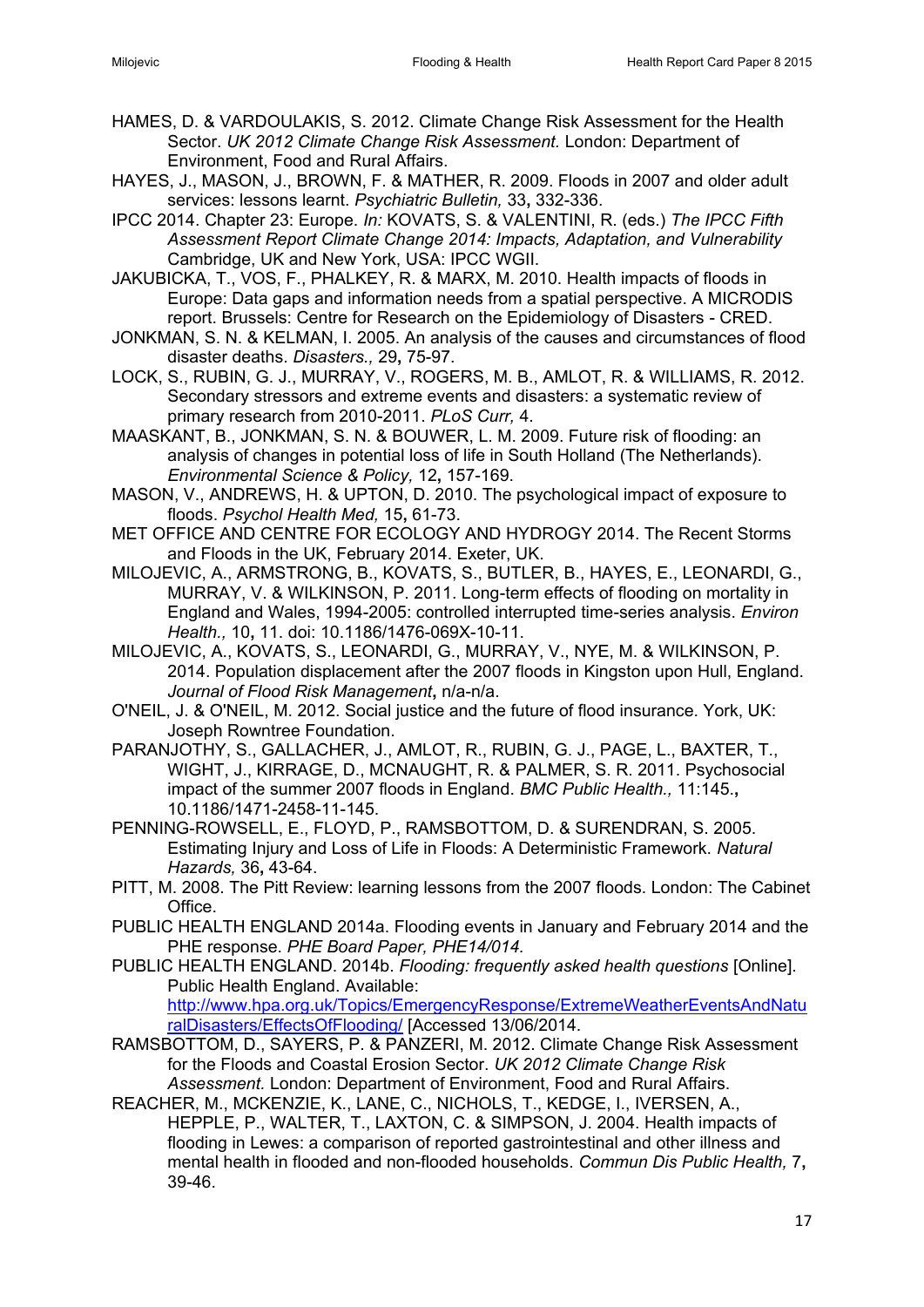- <span id="page-17-6"></span>RIVERS AGENCY 2008. Living with Rivers and the Sea: Governments response to the independent flood managemnet policy review. Northern Ireland: Department of Agriculture and Rural Development.
- SCHNITZLER, J., BENZLER, J., ALTMANN, D., MUCKE, I. & KRAUSE, G. 2007. Survey on the population's needs and the public health response during floods in Germany 2002. *J Public Health Manag Pract.,* 13**,** 461-4.
- <span id="page-17-10"></span>SEPA 2011. The National Flood Risk Assessment. Stirling, UK: Scottish Environment Protection Agency.
- STANKE, C., KOVATS, R. S., HEAVISIDE, C. & MURRAY, V. 2012a. 7. Health effects of flooding, and adaptation to climate change. *In:* VARDOULAKIS, S. & HEAVISIDE, C. (eds.) *Health Effects of Climate Change in the UK 2012.* London: Public Health England.
- <span id="page-17-1"></span>STANKE, C., MURRAY, V., AMLOT, R., NURSE, J. & WILLIAMS, R. 2012b. The effects of flooding on mental health: Outcomes and recommendations from a review of the literature. *PLoS Curr.,* 4:e4f9f1fa9c3cae.**,** 10.1371/4f9f1fa9c3cae.
- <span id="page-17-9"></span>TAPSELL, S. M. & TUNSTALL, S. M. 2008. "I wish I'd never heard of Banbury": the relationship between 'place' and the health impacts from flooding. *Health Place.,* 14**,** 133-54. Epub 2007 Jun 5.
- <span id="page-17-2"></span>TUNSTALL, S., TAPSELL, S., GREEN, C., FLOYD, P. & GEORGE, C. 2006. The health effects of flooding: Social research results from England and Wales. *J Water Health,* 4**,** 365-80.
- <span id="page-17-0"></span>VAN DEN BERG, B., GRIEVINK, L., YZERMANS, J. & LEBRET, E. 2005. Medically unexplained physical symptoms in the aftermath of disasters. *Epidemiol Rev,* 27**,** 92- 106.
- <span id="page-17-7"></span>VAN SICKLE, D., CHERTOW, D. S., SCHULTE, J. M., FERDINANDS, J. M., PATEL, P. S., JOHNSON, D. R., HARDUAR-MORANO, L., BLACKMORE, C., OURSO, A. C., CRUSE, K. M., DUNN, K. H. & MOOLENAAR, R. L. 2007. Carbon monoxide poisoning in Florida during the 2004 hurricane season. *Am J Prev Med,* 32**,** 340-6.
- <span id="page-17-5"></span>VASCONCELOS, P. 2006. Flooding in Europe: a brief review of the health risks. *Euro Surveillance,* 11.
- <span id="page-17-8"></span>WAITE, T., MURRAY, V. & BAKER, D. 2014. Carbon monoxide poisoning and flooding: changes in risk before, during and after flooding require appropriate public health interventions. *PLoS Curr.,* 6.**,** ecurrents.dis.2b2eb9e15f9b982784938803584487f1. doi: 10.1371/currents.dis.2b2eb9e15f9b982784938803584487f1.
- <span id="page-17-11"></span>WALKER, G. 2006. Addressing Environmental Inequalities: Flood Risk. Science Report SC020061/SR1. Bristol: Environment Agency.
- <span id="page-17-12"></span>WALKER, G., FAIRBURN, J., SMITH, G. & MITCHELL, G. 2003. Enviroonmental Quality & Social Deprivation - Phase II: National Analysis of Flood Hazard, IPC Industries and air quality. Bristol: Environment Agency.
- <span id="page-17-13"></span>WEICH, S. & LEWIS, G. 1998. Poverty, unemployment, and common mental disorders: population based cohort study. *BMJ.,* 317**,** 115-9.
- <span id="page-17-4"></span>WHO 2013. Floods in the WHO European region: health effects and their prevention. *In:* MENNE, B. & MURRAY, V. (eds.). Denmark: World Health Organization Regional Office for Europe.
- <span id="page-17-3"></span>WHO EUROPE 2002. Flooding: Health effects and preventice Measures. *WHO Fact sheet 05/02.* Copenhagen and Rome.